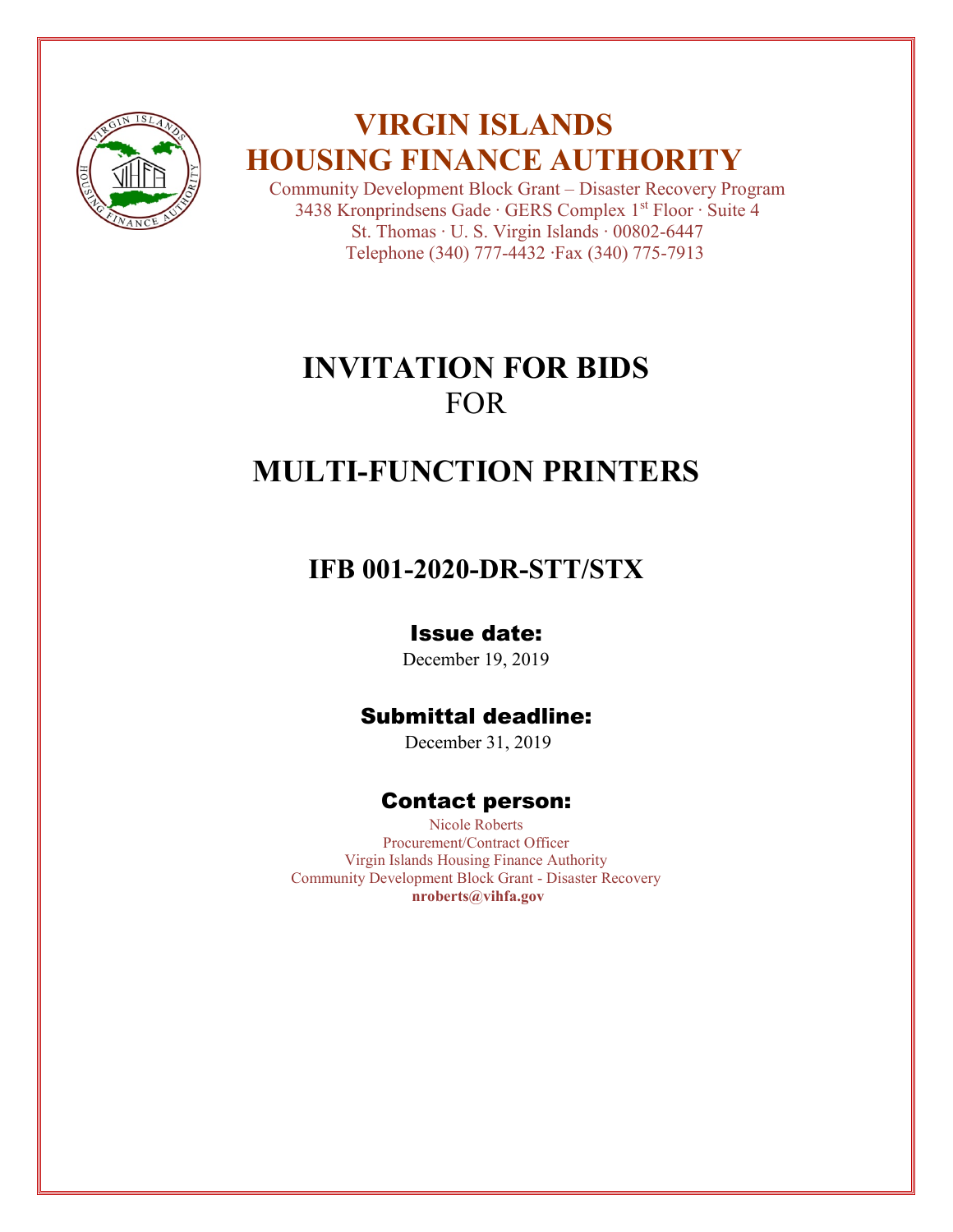### **TABLE OF CONTENTS**

| 1.0  |                                                        |
|------|--------------------------------------------------------|
| 2.0  |                                                        |
| 3.0  |                                                        |
| 4.0  |                                                        |
| 5.0  |                                                        |
| 6.0  |                                                        |
| 7.0  |                                                        |
| 8.0  |                                                        |
| 9.0  |                                                        |
| 10.0 |                                                        |
| 11.0 |                                                        |
| 12.0 |                                                        |
| 13.0 |                                                        |
| 14.0 |                                                        |
| 15.0 |                                                        |
| 16.0 |                                                        |
| 17.0 |                                                        |
| 18.0 | <b>MINORITY &amp; WOMEN-OWNED BUSINESS ENTERPRISE7</b> |
| 19.0 |                                                        |
|      |                                                        |
|      |                                                        |
|      |                                                        |
|      |                                                        |
|      |                                                        |
|      |                                                        |
|      |                                                        |
|      |                                                        |
|      |                                                        |
|      |                                                        |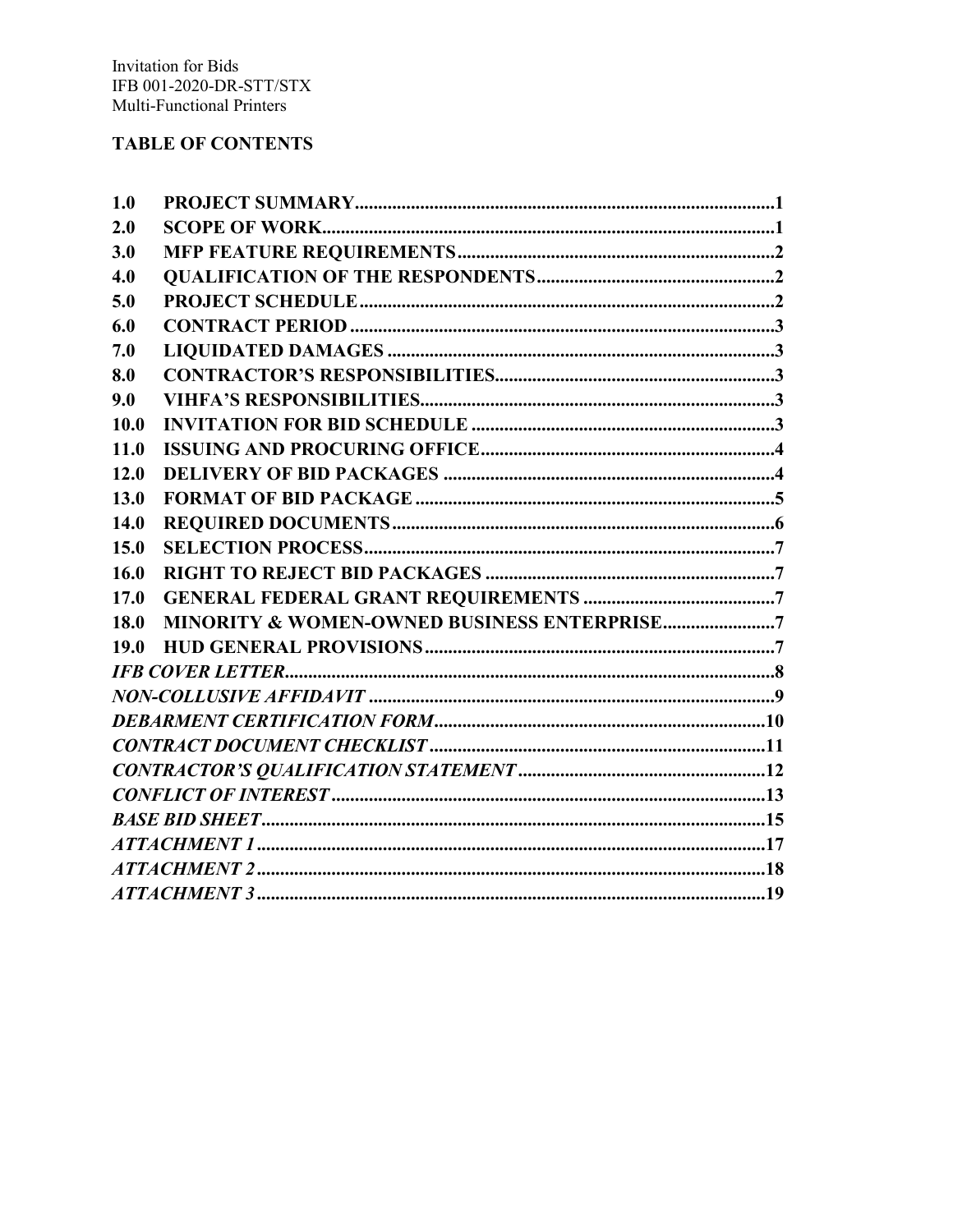Virgin Islands Housing Finance Authority

```
IFB 001 - 2020 - DR - STT/STXINVITATION FOR BIDS
MULTI- FUNCTIONAL PRINTERS
```
## <span id="page-2-0"></span>**1.0 PROJECT SUMMARY**

The Virgin Islands Housing Finance Authority ("VIHFA") is soliciting sealed bids from qualified vendors to submit proposals to provide (2) multifunction office printers with various features and capabilities along with maintenance and support for the Virgin Islands Housing Finance Authority -Community Development Block Grant-Disaster Recovery locations.

## <span id="page-2-1"></span>**2.0 SCOPE OF WORK**

The VIHFA is requesting leasing costs and optional purchasing cost for two (2) fully configured MFP's. All costs associated with the lease/ purchasing options shall be included in the bid. Some examples are as follow:

- Hardware Insurance
- Delivery and set-up costs
- Costs per copy/scan/print
- Removal fee $(s)$
- Any documentation or invoicing fees
- Security deposits
- Lease renewal costs
- Costs for prints/copies generated during service calls
- Charges for printing/copying other than standard  $8-1/2 \times 11$  and  $8-1/2 \times 11$ 14 documents
- End of lease costs
- End of lease purchasing costs
- **Training**
- Upgrade costs
- Service plans/agreements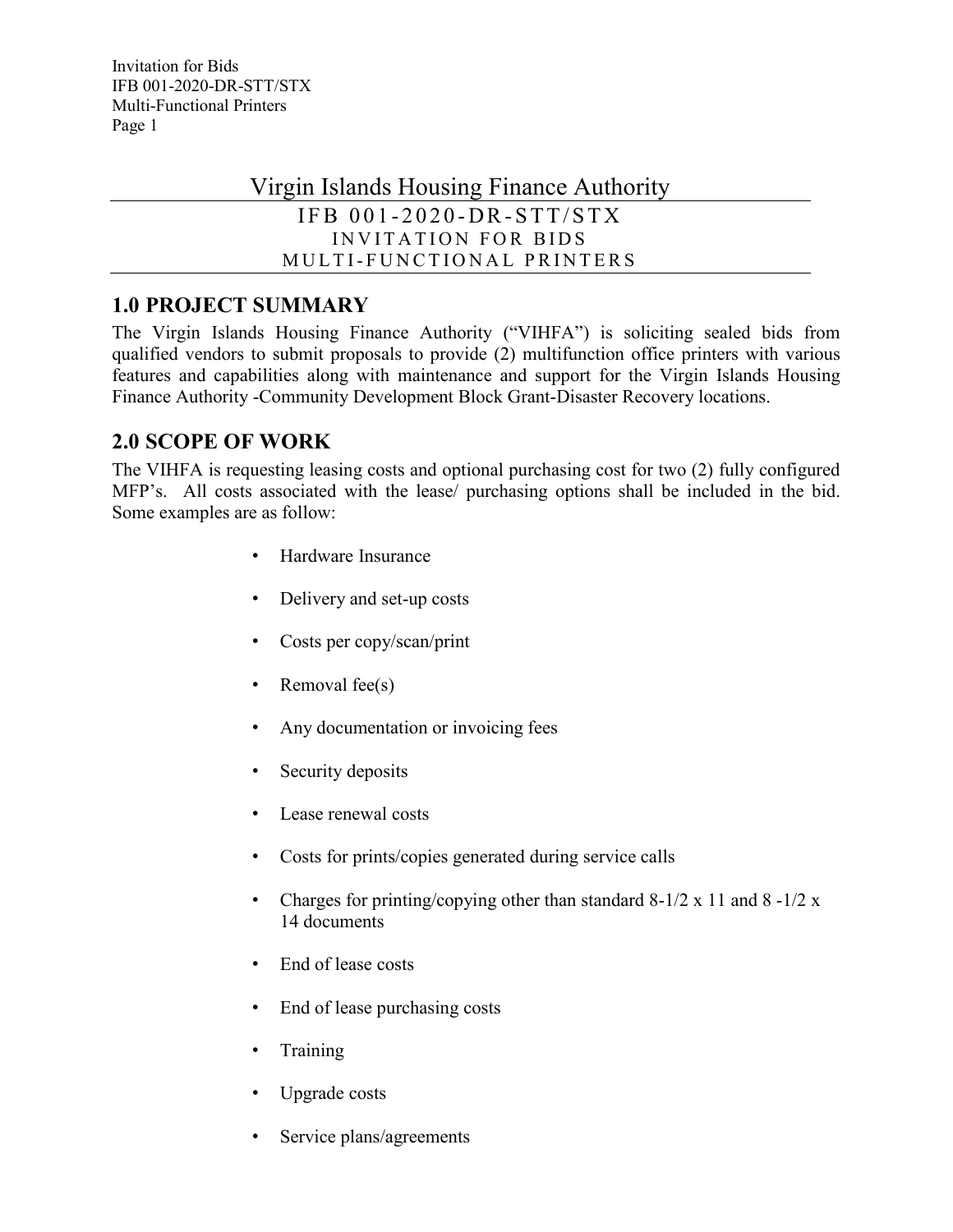- Availability of loaners to replace units during repairs if unit requires off site shipment
- Toners and additional required spare parts and any other consumables

<span id="page-3-3"></span>The list provided above is not final, but instead should be used as a guideline for potential items/areas that could have associated expenses. **All costs shall be included and itemized in your proposal with no hidden costs.** All responses shall include the expected response times for a service call.

The feature sheet included in the appendix, itemizes the features and capabilities required for each MFP unit. The VIHFA is asking that all informational documentation on the proposed manufacturers MFP equipment/ offering, be included in the respondent's proposal. All information provided by the Respondents, should be clear and concise in order to minimize any confusion, as it pertains to the proposed equipment and its features/ capabilities, along with all technical documentation, processes and procedures. **If additional units are required during the leasing period, quotes for the configuration of these units will be made available upon request and included into this contract.**

### <span id="page-3-0"></span>**3.0 MFP FEATURE REQUIREMENTS**

The VIHFA requires certain standard features to be supported on the proposed MFP's. Respondents must adhere to the VIHFA's requirements specified below and in other areas throughout this proposal. The requirements set forth are essential to the VIHFA and will play a major role in the vendor decision process. The VIHFA may, at its discretion, solicit new proposals after the end of the five (5) year period or the lease renewal option. The VIHFA will not penalize any of the responses for any additional features/ capabilities that may come as part of the standard offering from the manufacturer. Respondents should also highlight additional features that may be of use to the VIHFA and its operational environment.

One of VIHFA's main objectives is to implement its cost savings initiative. Please highlight how cost savings can be achieved with your overall solution. Some of the VIHFA's requirements have been provided below, with additional features in Table 1, located in the appendix. The VIHFA is asking that all respondents indicate which of the requirements you cannot support Table 1.

## <span id="page-3-1"></span>**4.0 QUALIFICATION OF THE RESPONDENTS**

The Respondent must be a locally recognized representative of the printer manufacturer in order to submit a bid. Documentation shall be provided to certify this requirement.

## <span id="page-3-2"></span>**5.0 PROJECT SCHEDULE**

Delivery and installation schedules for the MFP's shall be provided to the VIHFA as soon as a vendor has been chosen and the contract has been signed. The VIHFA anticipates there will be an immediate need for the MFP due to the launching of the CDBG-DR program, so we are requesting an expedited schedule for the delivery and installation of the MFP.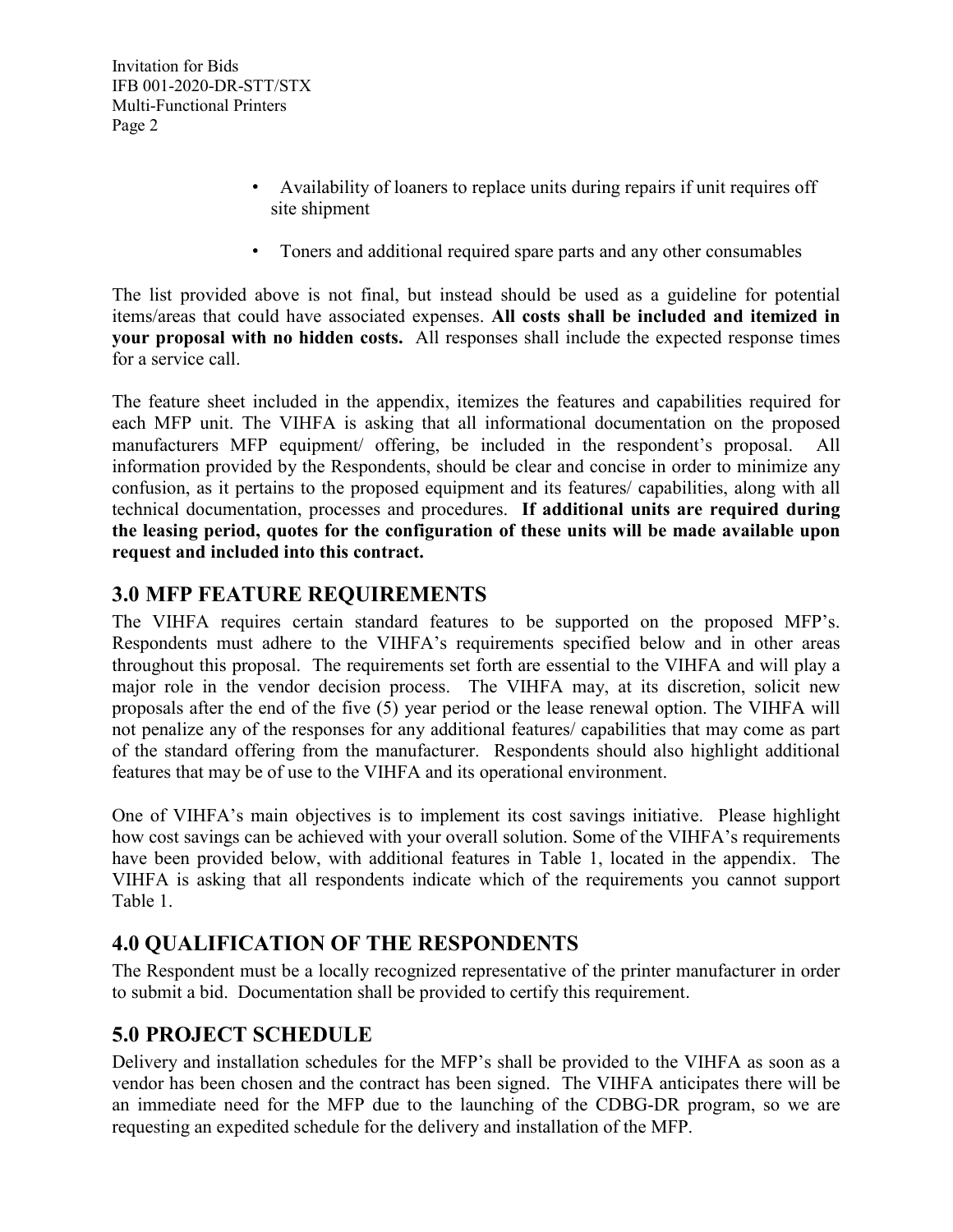## <span id="page-4-4"></span>**6.0 CONTRACT PERIOD**

VIHFA CDBG-DR program is soliciting bids for two enterprise grade MFPs with a finisher option, for locations on St. Croix and St. Thomas. The preferred lease period is sixty months, with a two-year renewal option which can be exercised upon the VIHFA's request. The VIHFA is also requesting an additional bid for the outright purchase of the proposed MFP's. The purchase option should be provided with an annual MFP maintenance/ warranty plan, to ensure the MFP's are maintained/ repaired in the event the VIHFA experiences hardware/ software issues. The VIHFA may, at its discretion, solicit new proposals after the end of the 60-month (5 Yr.) period. The proposals should include a detailed breakdown of the MFP's features and capabilities.

## <span id="page-4-0"></span>**7.0 LIQUIDATED DAMAGES**

Should the successful Respondent fail to commence or diligently perform according to the terms of the contract, the successful Respondent agrees to pay to the VIHFA, as liquidated damages, **\$100.00** for each calendar or portion thereof that the successful Respondent fails to commence or diligently perform the work in accordance with the contract documents and/or is in violation of the contract. The liquidated damages shall first be deducted from any contract monies due but not yet paid to the successful Respondent, to the extent available.

## <span id="page-4-1"></span>**8.0 CONTRACTOR'S RESPONSIBILITIES**

- Bear all cost related to the preparation and submission of the bid package in response to this IFB solicitation.
- Provide a completed "Base Bid Sheet" with a price guaranteed for 90 days and provide the documentations as specified in this IFB solicitation.
- Be duly licensed in the U.S. Virgin Islands and provide proof of a valid USVI business license.
- Pay all taxes and fees as required by the local and federal statues
- Obtain and provide a copy of current Liability Insurance to cover any claims and damages occasioned by executing the Scope of Work.
- Complete the total project within 120 calendar days, subject to liquidated damages in the amount of \$100.00 for each day after the completion date.

## <span id="page-4-2"></span>**9.0 VIHFA'S RESPONSIBILITIES**

• Review all invoices and ensure payments.

## <span id="page-4-3"></span>**10.0 INVITATION FOR BID SCHEDULE**

The following dates are proposed by the VIHFA. The deadlines associated with this IFB are further outlined:

| <b>IFB SCHEDULE</b>    | <b>DATE</b>       | <b>TIME</b>              |
|------------------------|-------------------|--------------------------|
| <b>IFB</b> Issue Date  | December 19, 2019 | $8:00$ a.m. $-4:00$ p.m. |
| IFB Submittal Deadline | December 31, 2019 | $10:00$ a.m.             |
| IFB Bid Opening        | December 31, 2019 | $10:15$ a.m.             |

The VIHFA-CDBG-DR reserve the right to change the IFB Schedule by issuing an Addendum at any time.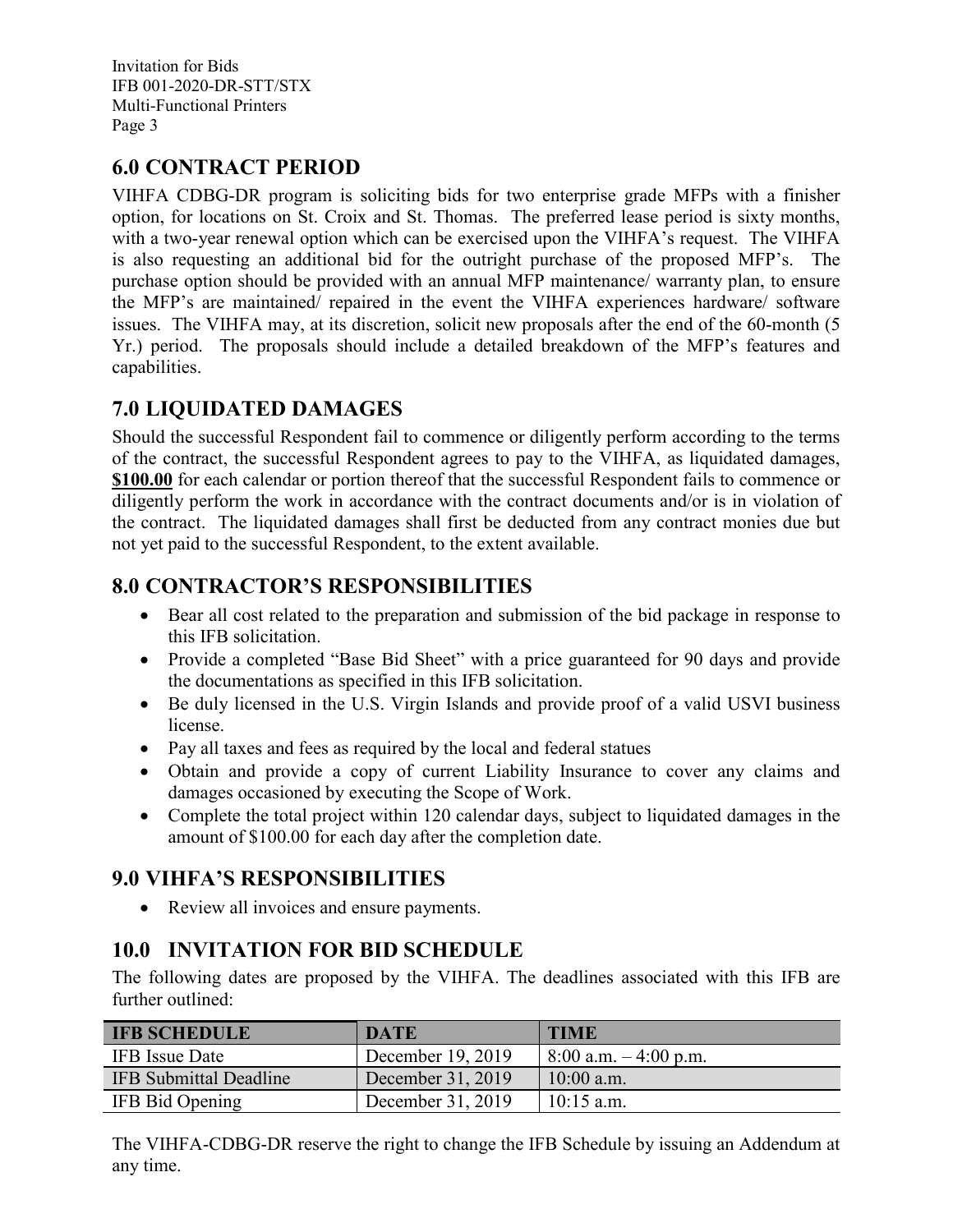### **11.0 ISSUING AND PROCURING OFFICE**

This IFB is being issued for the VIHFA. All general correspondence and inquiries about the IFB should be submitted in writing and sent to:

> Nicole Roberts Procurement/Contract Officer Virgin Islands Housing Finance Authority Community Development Block Grant – Disaster Recovery Program 3438 Kronprindsens Gade, GERS Complex 1<sup>st</sup> Floor, Suite 4 St. Thomas, VI 00802-6447

> > OR

Email: nroberts@vihfa.gov Mark subject line for emails "IFB 001-2020-DR-STT/STX".

From the issue date of this IFB until a determination is made regarding the selection of a Contractor, all contacts concerning this IFB must be made through the Procurement/Contract Officer. Any violation of this condition is cause for the VIHFA to reject the contractor's package. The VIHFA will **not** be responsible for any oral information given by any employees.

Failure to ask questions, request changes or submit objections shall constitute the acceptance of all terms, conditions and requirements in this IFB. The issuance of a written addendum by the Procurement/Contract Officer is the **only** official method by which interpretation, clarification or additional information can be given. If the VIHFA amends this IFB, the Procurement/Contract Officer will email the addenda to all potential respondents.

The VIHFA will **not** be held responsible if any potential respondent does not provide current contact information to receive all addenda. It is the responsibility of the potential respondents to update all contact information and contact the Procurement/Contract Officer to ensure that they receive all addenda prior to the submittal of the bid package. The bid package will be considered non-responsive if all modifications are not incorporated.

### <span id="page-5-0"></span>**12.0 DELIVERY OF BID PACKAGES**

All responses to this IFB are to be submitted no later than **10:00 a.m. AST** on **December 31, 2019**. Submissions must be packaged in a sealed envelope, (1 original, 2 copies). The VIHFA will **not** consider fax or e-mail submission of a bid.

Bid Packages must be submitted to:

SEALED BID – DO NOT OPEN Virgin Islands Housing Finance Authority Community Development Block Grant – Disaster Recovery Program 3438 Kronprindsens Gade, GERS Complex 1st Floor, Suite 4 St. Thomas, VI 00802-6447 **IFB 001-2020-DR-STT/STX MULTI-FUNCTIONAL PRINTERS**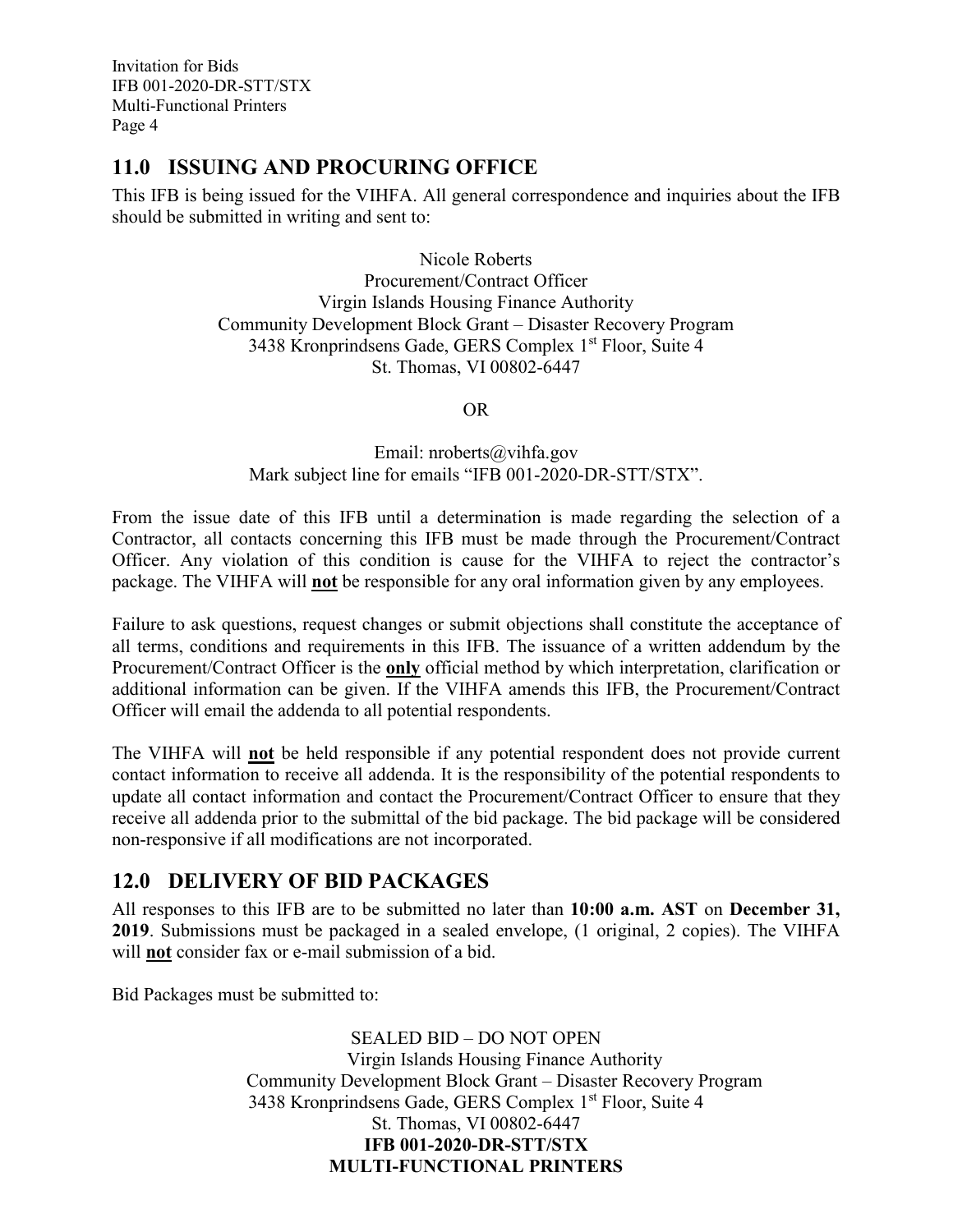The envelope must be clearly marked. Failure to clearly mark each bid package with this information may cause the VIHFA to inadvertently open the bid package before official closing date and time. The VIHFA will mark all received bid packages with the date and time of receipt. Bids received after the official deadline will be considered **LATE** and will **not** be opened nor considered.

## <span id="page-6-0"></span>**13.0 FORMAT OF BID PACKAGE**

Each Respondent must adhere to the requirements of this section relative to the bid package content and format in order to simplify the review process and facilitate the maximum degree of comparison. Respondents should ensure that their bid package closely follows the sequence and organizational outline described in this section. Failure to meet the requirements as outlined will disqualify the respondent. To be considered for award, the bid package shall meet the following requirements.

- **A. Cover Letter** Complete and include **Enclosure Document A**. The Cover Letter should be on the company's letterhead with contact information and must be signed by an officer of the organization that is authorized to bind the company contractually to all of the commitments made in their submittal. The letter shall also include a statement of understanding for the work to be done. It shall state that the firm will be solely responsible for all aspects of the engagement including any portion that may be performed by its subcontractors, if any. It should make a positive commitment to perform the work required as specified to industry standards of workmanship and in a professional manner. It should also state that the bid package will remain in effect for a period of 90 days from the submission deadline and thereafter, until the firm withdraws it, or a contract is approved and executed, or the procurement is canceled, whichever occurs first. Respondents shall provide a description of experience with such requirements and affirmatively represent and certify that the respondent shall adhere to the terms and conditions set forth in the attachment. Respondent shall also confirm that the firm has not engaged in any unethical prices within the past five (5) year.
- **B. Non-Collusive Affidavit –** Complete **Enclosure Document B.** The form must be notarized.
- **C. Debarment Certification Form** Complete **Enclosure Document C**.
- **D. Contract Document Checklist Form** Complete **Enclosure Document D** and submit your current Business License. For this section, Respondent must provide evidence that the company is licensed to provide the described services in the U.S. Virgin Islands. The Business License must be relevant to the Scope of Work for this solicitation.
- **E. Contractor's Qualifications Statement Form** Complete **Enclosure Document E**. For the Reference Section of the form, provide three (3) references for the most recent, relevant work comparable to the scope requested in this IFB and who would be willing to discuss your company's competency and performance must be provided. If you currently have more than three (3) references, a client listing with contact information should be provided as well.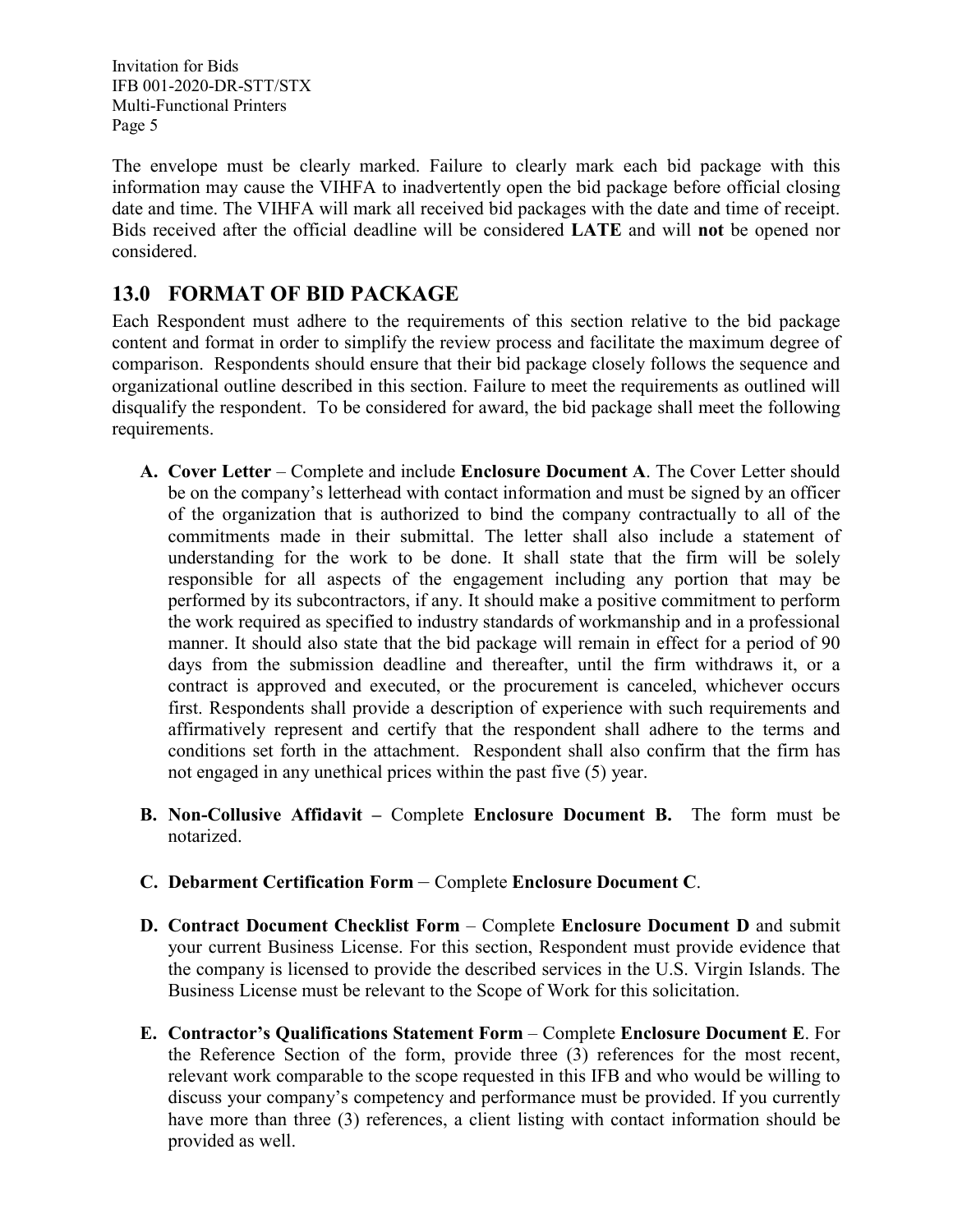- **F. Conflict of Interest** Complete **Enclosure Document F**.
- **G. Bid Sheet –** Complete **Enclosure Document G**. All bid pricing must be valid for 90 days from the submission deadline and thereafter until the company withdraws it, or a contract is approved and executed, or the procurement is canceled, whichever occurs first.

Each respondent must adhere to the requirements of this section relative to the proposal package content and format in order to simplify the review process and facilitate the maximum degree of comparison. Respondents should ensure that their proposal package closely follow the sequence and organizational outline described in this section.

### <span id="page-7-0"></span>**14.0 REQUIRED DOCUMENTS**

The successful respondent shall have ten (10) calendar days from the day the notice of selection is received to submit the following documents:

**A. Corporate Documents –** The successful respondent will be required to provide a copy of their Corporate Documents within ten (10) calendar days of receiving a notice of selection.

#### • **Provide a copy of Corporate Documents** Corporation

- Copy of Articles of Incorporation & By Laws
- Limited Liability Company (LLC)
- Copy of Articles of Organization
- Copy of Operating Agreement

Sole Proprietor

- Copy of Trade Name Certificate
- **B. Letter of Good Standing if Corporation or Certificate of Existence if LLC -** The successful respondent will be required to provide a copy of their Letter of Good Standing or Certificate of Existence within ten (10) calendar days of receiving a notice of selection. A copy of the receipt that demonstrates evidence of filing the company's Annual Report on June 30th of the current Year from the Office of Lieutenant Governor will be acceptable as well.
- **C. Social Security Number (SSN) or Employer Identification Number (EIN) -** The successful respondent will be required to provide an official copy of their SSN or EIN within ten (10) calendar days of receiving a notice of selection.
- **D. Liability Insurance –** The successful respondent will be required to obtain and have in place Liability Insurance in an amount no less than Three Hundred Thousand Dollars (\$300,000.00). The Insurance policy shall name the VIHFA as an "Additional Insured". The successful respondent must provide a copy of the Liability Insurance within ten (10) calendar days of receiving a notice of selection.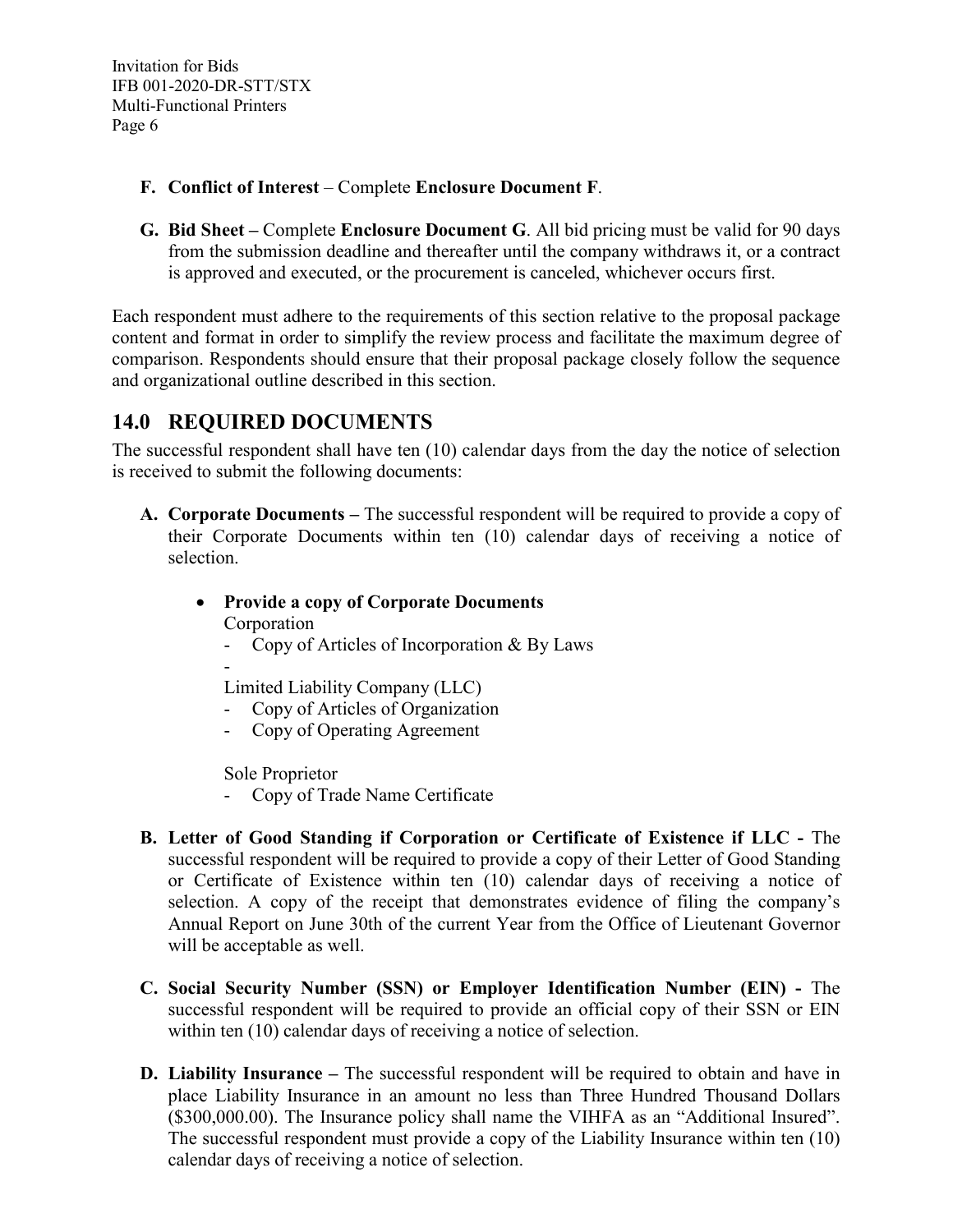Failure to provide the required documents within the stated time period may result in the proposals deemed non-responsive and may be immediately disqualified with no further consideration given for potential awarding of the contract.

## <span id="page-8-0"></span>**15.0 SELECTION PROCESS**

The VIHFA's Evaluation Committee Panel is responsible for evaluating all respondents' submittals. The Evaluation Committee Panel will consider the following criteria:

- The Contractor is duly organized, validly existing, qualified, licensed and insured to conduct business in the U.S. Virgin Islands.
- Lowest reasonable price and responsive bid package.

## <span id="page-8-1"></span>**16.0 RIGHT TO REJECT BID PACKAGES**

The VIHFA reserves the right to reject, without prejudice, any and all bids submitted in response to this solicitation. Further, Bids submitted in response to this solicitation become the property of the VIHFA and the VIHFA may use any idea or concept in a submitted bid, regardless of whether that bid is selected for award.

## <span id="page-8-2"></span>**17.0 GENERAL FEDERAL GRANT REQUIREMENTS**

Because the contract is being funded with federal funds, the contract shall be governed by certain federal terms and conditions for federal grants, such as the Office of Management and Budget ("OMB") applicable federal requirements.

## <span id="page-8-3"></span>**18.0 MINORITY & WOMEN-OWNED BUSINESS ENTERPRISE**

Respondents that are not M/WBEs are strongly encouraged to consider partnering, or other joint venture arrangements, with certified M/WBE firms to achieve the prescribed goals and to give M/WBE firms the opportunity to participate.

## <span id="page-8-4"></span>**19.0 HUD GENERAL PROVISIONS**

Because the contract is being funded with HUD funds, the contract shall be government by certain general HUD terms and conditions, attached as Attachment 2.

### **Enclosures**

- **1. Enclosure Document A Cover Letter**
- **2. Enclosure Document B Non-Collusive Affidavit**
- **3. Enclosure Document C Debarment Certification Form**
- **4. Enclosure Document D Contract Document Checklist Form**
- **5. Enclosure Document E Contractor's Qualification Statement Form**
- **6. Enclosure Document F Conflict of Interest**
- **7. Enclosure Document G Bid Sheet**

### **Attachments**

- **1. Attachment 1 Table 1 – MFP Feature Requirements**
- **2. Attachment 2 Enclosure Checklist**
- **3. Attachment 3 HUD General Provisions**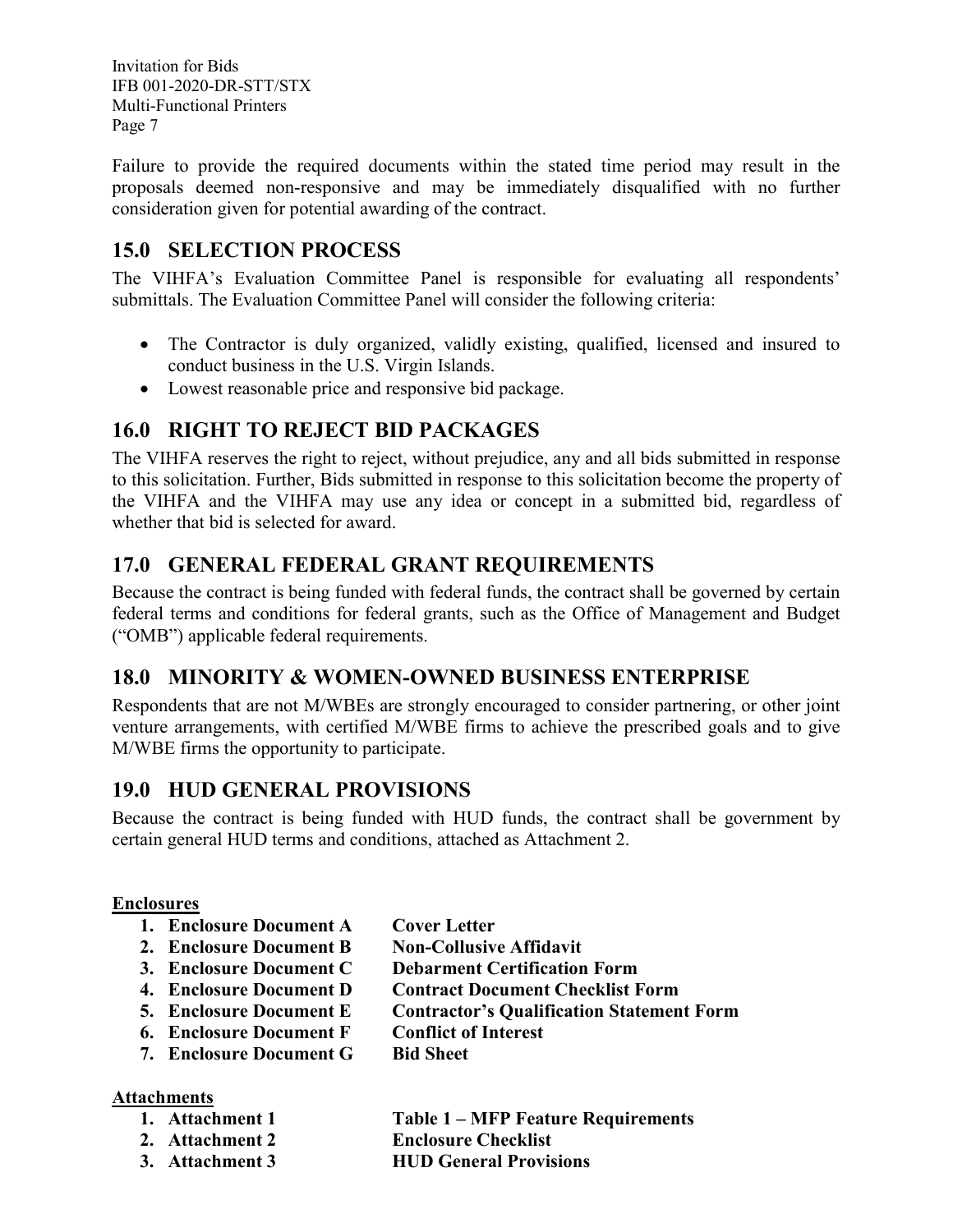## **ENCLOSURE DOCUMENT A**

Virgin Islands Housing Finance Authority *IFB COVER LETTER*

<span id="page-9-0"></span>

| <b>Bidder</b>                  |  |
|--------------------------------|--|
|                                |  |
|                                |  |
|                                |  |
|                                |  |
| <b>Bidder's Contact Person</b> |  |
|                                |  |
|                                |  |
| <b>Telephone:</b>              |  |

#### **SCHEDULE OF ADDENDA**

(I) or (We) acknowledge receipt of the Addenda to the IFB Package hereinafter named, for the project(s) included in this IFB and declare that (I) or (We) accept these Addenda and that every change is included in this proposal.

| Addendum Number                           | Date |  |  |
|-------------------------------------------|------|--|--|
| Addendum Number                           |      |  |  |
| Addendum Number                           | Date |  |  |
| Addendum Number                           | Date |  |  |
| <b>Bidder's Authorized Representative</b> |      |  |  |
|                                           |      |  |  |
| Title:                                    |      |  |  |
|                                           |      |  |  |
| Date:                                     |      |  |  |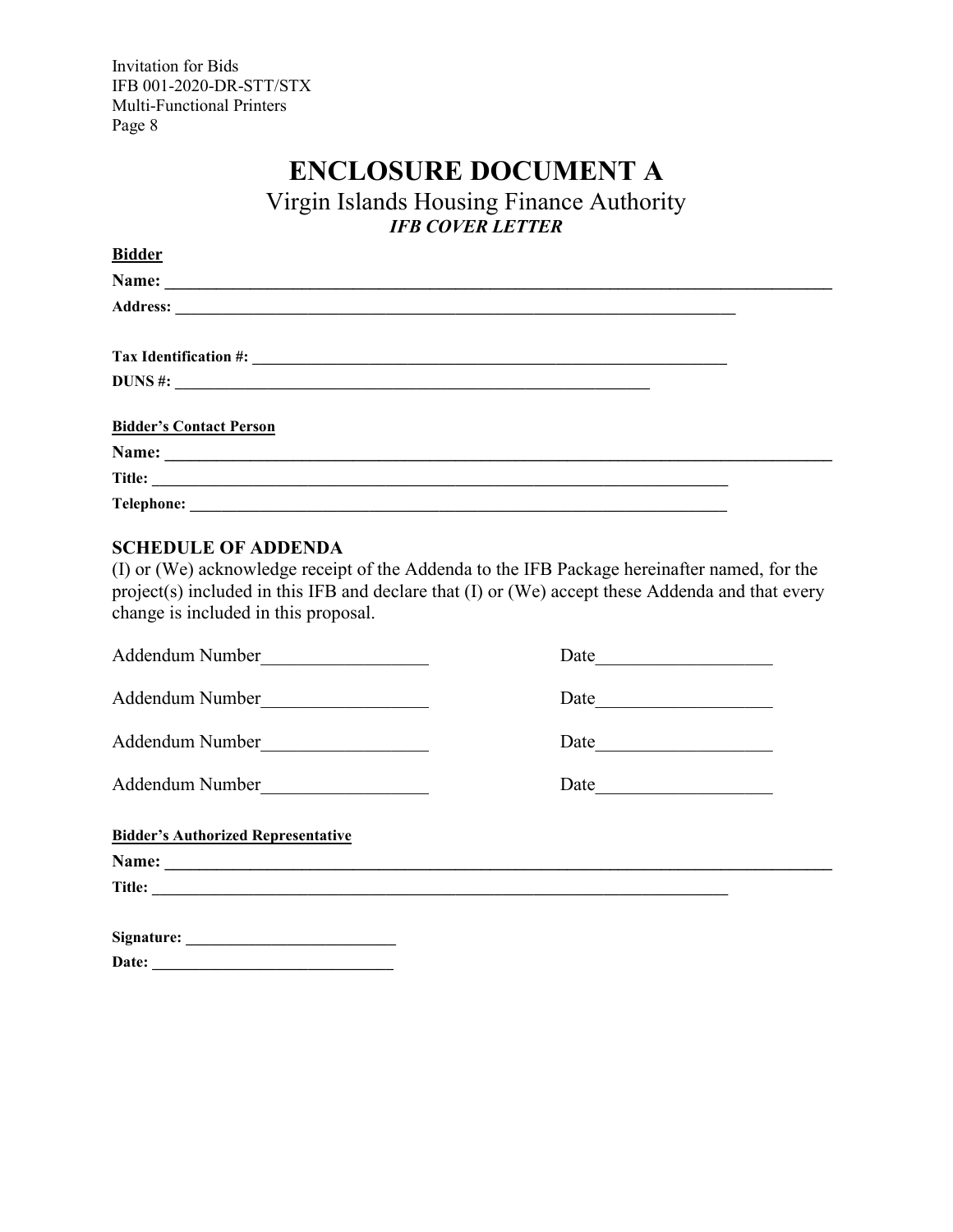## **ENCLOSURE DOCUMENT B**

Virgin Islands Housing Finance Authority *NON-COLLUSIVE AFFIDAVIT*

\_\_\_\_\_\_\_\_\_\_\_\_\_\_\_\_\_\_\_\_\_\_\_\_\_\_\_\_\_\_\_\_\_\_\_\_\_\_\_\_, being first duly sworn, deposes and says:

<span id="page-10-0"></span>That he/she is  $\qquad \qquad$  (a partner or officer of the firm of, etc.) the party making the foregoing proposal or proposal cost, that such proposal/bid or proposal cost/bid cost is genuine and not collusive or sham; that said proponent has not colluded, conspired, connived or agreed directly or indirectly, with any proponent or person, to put in a sham proposal cost or to refrain from bidding and has not in any manner directly or indirectly sought by agreement or collusion or communication or conference, with any person, to fix the proposal cost of the affinity or of any other proponent, or to fix any overhead, profit or cost element of said cost proposal, or of that of any other proponent, or to secure any advantage against the Virgin Islands Housing Finance Authority or any person interested in the proposed contract; and that all statements in said proposal or cost proposal are true.

> \_\_\_\_\_\_\_\_\_\_\_\_\_\_\_\_\_\_\_\_\_\_\_\_\_\_\_\_\_\_\_\_\_\_\_\_\_\_\_\_\_\_\_\_\_\_\_\_\_\_\_\_\_ (Name of Respondent, if the Respondent is a Corporation)

\_\_\_\_\_\_\_\_\_\_\_\_\_\_\_\_\_\_\_\_\_\_\_\_\_\_\_\_\_\_\_\_\_\_\_\_\_\_\_\_\_\_\_\_\_\_\_\_\_\_\_\_\_\_ (Name of Respondent, if the Respondent is a Limited Liability Corporation)

(Name of the Respondent, if the Respondent is a Sole Proprietor)

Subscribed and sworn to before me on the Island of \_\_\_\_\_\_\_\_\_\_\_\_\_\_\_\_\_\_\_\_\_\_\_,

this \_\_\_\_\_\_\_\_\_\_ day of \_\_\_\_\_\_\_\_\_\_\_\_, 2019, by \_\_\_\_\_\_\_\_\_\_\_\_\_\_\_\_\_\_\_\_\_\_\_\_\_\_\_\_\_\_\_\_\_\_

of legal age, \_\_\_\_\_\_\_\_\_\_\_\_\_\_\_\_\_\_\_\_\_\_\_\_\_\_\_\_\_\_\_\_\_\_\_\_\_\_\_\_\_\_\_\_\_\_\_\_\_\_\_\_\_\_\_\_\_\_\_\_\_\_\_\_

(Trade or Corporation)

and personally, known to me.

(SEAL)

Notary Public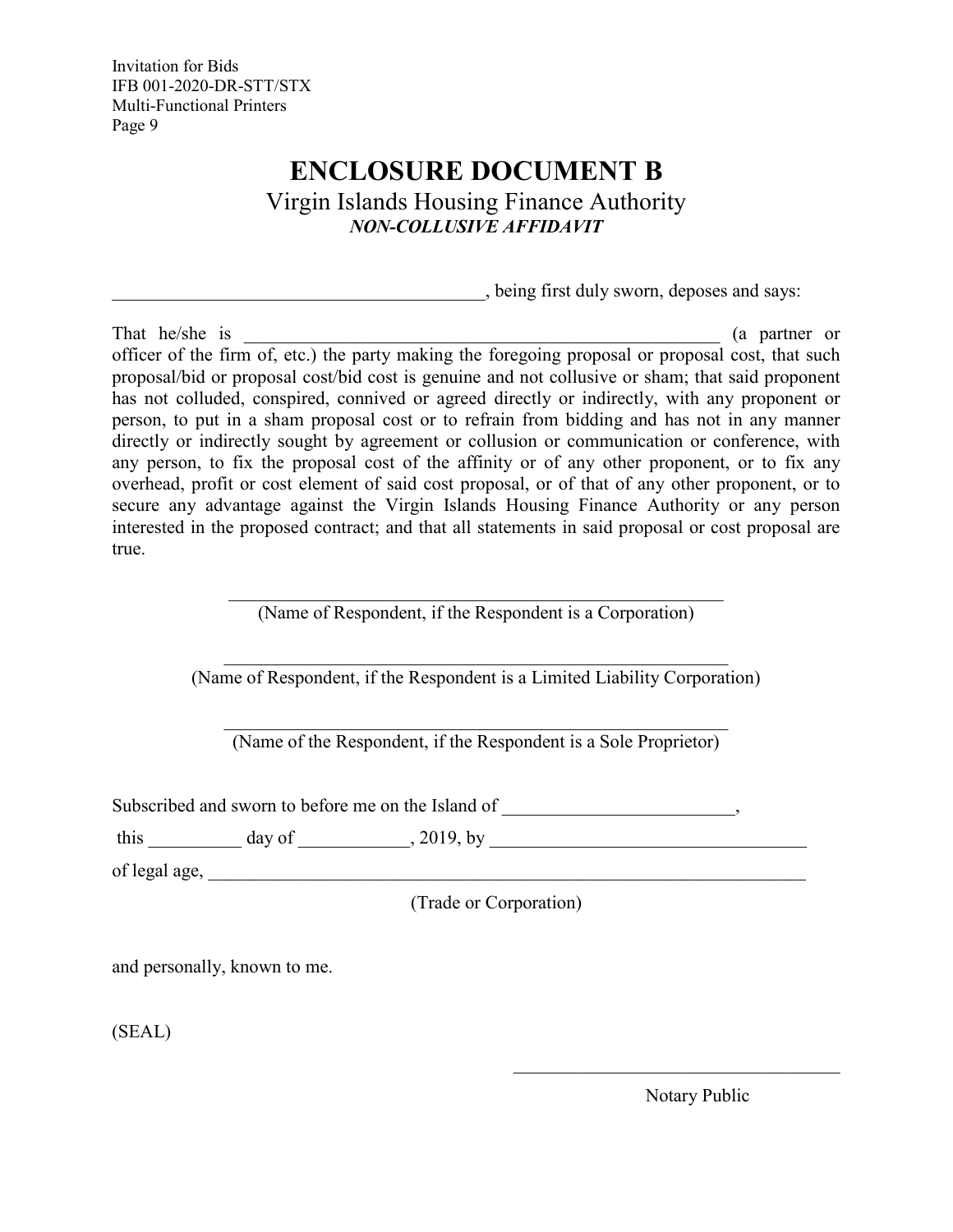## **ENCLOSURE DOCUMENT C** Virgin Islands Housing Finance Authority *DEBARMENT CERTIFICATION FORM*

### *Certification Regarding Debarment, Suspension and Ineligibility \_\_\_\_\_\_\_\_\_\_\_\_\_\_\_\_\_\_\_\_\_\_\_\_\_\_\_\_\_\_\_\_\_\_\_\_\_\_\_\_\_\_\_\_\_\_\_\_\_\_\_\_\_\_\_\_\_\_\_\_\_\_\_\_\_\_*

<span id="page-11-0"></span>*\_\_\_\_\_\_\_\_\_\_\_\_\_\_\_\_\_\_\_\_\_\_\_\_\_\_\_\_\_\_\_\_\_\_\_\_\_\_\_\_\_\_\_\_\_\_\_\_\_\_\_\_\_\_\_\_\_\_\_\_\_\_\_\_\_\_*

- 1) The respondent certifies, by submission of this IFB Response, that neither it nor its principals are presently debarred, suspended, proposed for debarment, declared ineligible, or voluntarily excluded from participation in any federal or local programs in the Territory or any Federal department or agency.
- 2) The respondent will provide immediate written notice to whom this Certification is submitted if at any time the Proposer learns its certification was erroneous when submitted or has become erroneous by reason of changed circumstances.
- 3) The respondent shall not knowingly enter any agreement/subcontractor relationship lower tier covered transaction with a person who is debarred, suspended, declared ineligible, or voluntarily excluded from participation in this procurement, unless authorized by the department or agency with which this procurement originated.
- 4) Signing this Certification without disclosing all pertinent information about a debarment or suspension shall result in rejection of the offer or cancellation of a contract. The VIHFA may also exercise any other remedy available by law.
- 5) Where the respondent is unable to certify to any of the statements in this certification, such respondent shall attach an explanation to this IFB Response.

Name and Title of Authorized Representative

\_\_\_\_\_\_\_\_\_\_\_\_\_\_\_\_\_\_\_\_\_\_\_\_\_\_\_\_

Signature Date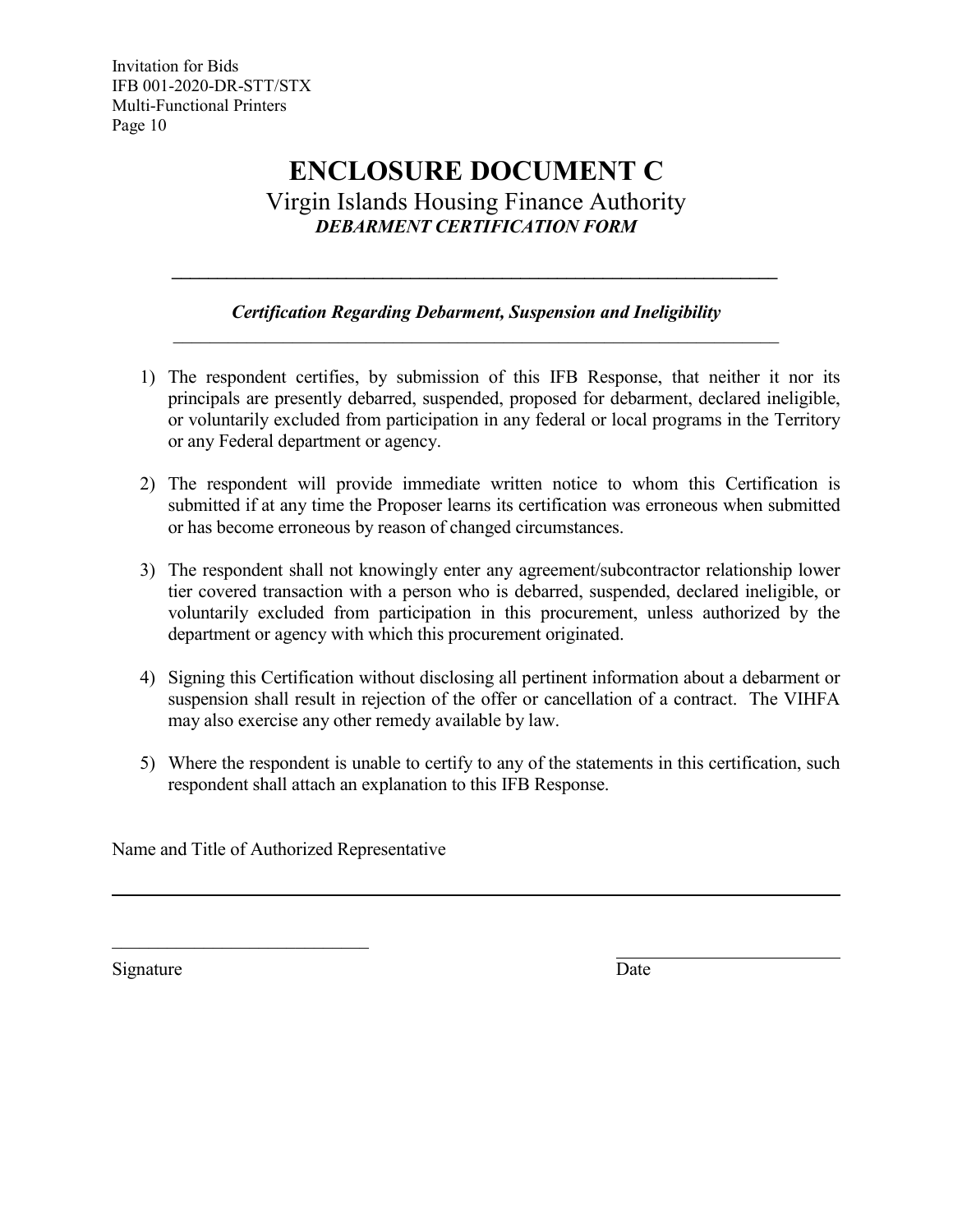## **ENCLOSURE DOCUMENT D**

Virgin Islands Housing Finance Authority *CONTRACT DOCUMENT CHECKLIST*

<span id="page-12-0"></span>

| <b>Contact Person:</b><br>Telephone Number: Office | Mobile                                                                                                                                                                               |
|----------------------------------------------------|--------------------------------------------------------------------------------------------------------------------------------------------------------------------------------------|
| 1. Contractor Corporate Documents                  |                                                                                                                                                                                      |
| <b>Corporation</b>                                 | Copy of Articles of Incorporation & By Laws<br>Letter of Good Standing from Office of the Lt. Governor/Copy of<br>receipt demonstrating Annual Report is filed.                      |
| <b>LLC</b>                                         | Copy of Articles of Organization<br>Copy of Operating Agreement<br>Certificate of Existence from Office of the Lt. Governor/Copy of<br>receipt demonstrating Annual Report is filed. |
|                                                    | Sole Proprietor Copy of Trade Name Certificate                                                                                                                                       |
| 2. Current business license                        | Expiration date: $\frac{1}{20}$<br>Type of business license:                                                                                                                         |
|                                                    | 3. Employer Identification Number (EIN)/Social Security Number (SSN):                                                                                                                |
| 4. __ Insurance Binder                             | Expiration date: $\frac{1}{20}$<br>Type of Insurance: Ceneral Liability __ Automobile __ Errors and Omissions                                                                        |
|                                                    | 5. Workers Compensation Insurance Expiration date: / /20                                                                                                                             |
|                                                    |                                                                                                                                                                                      |
|                                                    | EBID#                                                                                                                                                                                |
|                                                    | 2. Proposals Bids Signed Evaluation Spreadsheet                                                                                                                                      |
|                                                    |                                                                                                                                                                                      |
|                                                    | Final Review Date: $/20$ Date Submitted: $/20$                                                                                                                                       |
| Division Director:                                 | Date approved:                                                                                                                                                                       |
|                                                    |                                                                                                                                                                                      |
|                                                    | Date submitted to Executive Director for Contract Approval: _/_/20_                                                                                                                  |
| <b>Outstanding Issues:</b>                         | Suggested # of Days in Contract $\frac{1}{2}$<br>Mobilization/Payment Terms                                                                                                          |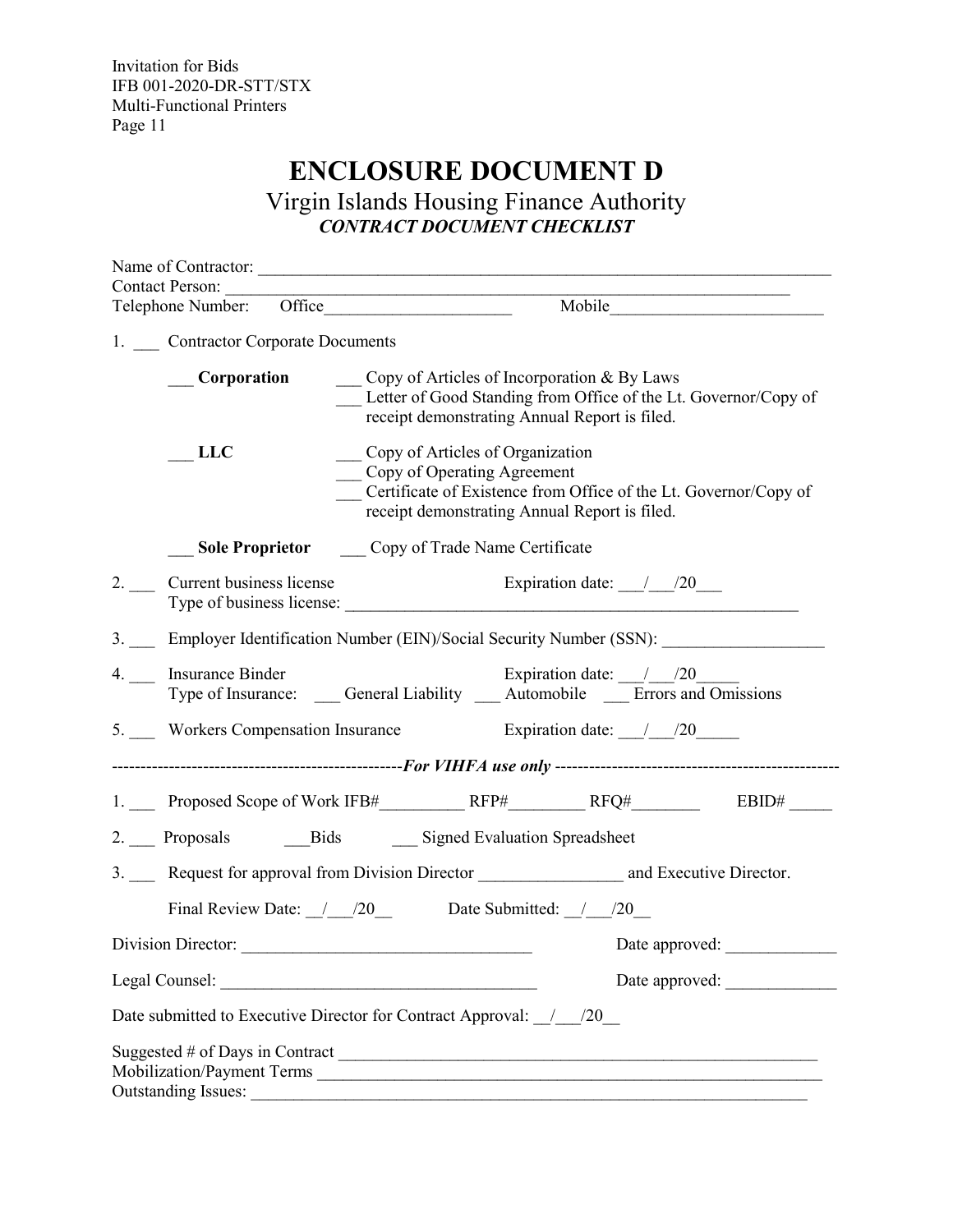## **ENCLOSURE DOCUMENT E**

Virgin Islands Housing Finance Authority *CONTRACTOR'S QUALIFICATION STATEMENT*

<span id="page-13-0"></span>

| Name of License Holder:                                                                                                                                         |                                                           |                |
|-----------------------------------------------------------------------------------------------------------------------------------------------------------------|-----------------------------------------------------------|----------------|
| Name of Company/DBA (if any):                                                                                                                                   |                                                           |                |
| Legal Status: (check one) Corp. LLC Partnership Sole Proprietorship                                                                                             |                                                           |                |
|                                                                                                                                                                 |                                                           |                |
| Mailing Address: $\frac{1}{1}$                                                                                                                                  |                                                           |                |
|                                                                                                                                                                 |                                                           |                |
|                                                                                                                                                                 |                                                           |                |
| Number of Years licensed to conduct business in the U.S. Virgin Islands _______________                                                                         |                                                           |                |
| Number of Printer Services completed in the last 5 Years ____________, Average value of                                                                         |                                                           |                |
| these Contracts $\frac{1}{2}$                                                                                                                                   |                                                           |                |
| Do you have current Liability Insurance Coverage? □Yes □No If yes, value \$                                                                                     |                                                           |                |
| Have you ever failed to complete a project, been fired and/or sued by one of your clients?<br>(If yes, explain on another sheet, the circumstances and outcome) |                                                           |                |
|                                                                                                                                                                 |                                                           |                |
| Are there or have there been any; Claims, Arbitration, Judgments or Liens against you?                                                                          |                                                           |                |
| (If yes, explain on another sheet, the circumstances and outcome)                                                                                               |                                                           |                |
|                                                                                                                                                                 |                                                           |                |
| List three references of previous clients and their contact numbers that can be contacted for their                                                             |                                                           |                |
| input concerning your ability to perform the Scope of Services:                                                                                                 |                                                           |                |
| 1)<br><u> 1989 - Johann Barn, mars and de Branch Barn, mars and de Branch Barn, mars and de Branch Barn, mars and de Br</u>                                     |                                                           | Contact Number |
| 2)<br><u> 1989 - Johann John Stein, fransk politik (f. 1989)</u>                                                                                                |                                                           | Contact Number |
|                                                                                                                                                                 |                                                           |                |
| <u> 1989 - Johann Barn, mars et al. (b. 1989)</u><br>3)                                                                                                         |                                                           | Contact Number |
| List your current Projects under Contract (Clients Name), Value (Contract Value) and                                                                            |                                                           |                |
| Percentage of Completion:                                                                                                                                       |                                                           |                |
| 1)<br><u> 1989 - Johann John Stein, mars an deus Amerikaansk kommunister (</u>                                                                                  | Value: $\frac{1}{\sqrt{1-\frac{1}{2}} \cdot \frac{1}{2}}$ | $\%$           |
|                                                                                                                                                                 |                                                           |                |
| 2)                                                                                                                                                              | Value: $\qquad \qquad$                                    | $\%$ —         |
| 3)                                                                                                                                                              | Value:                                                    | $\%$           |
| Value:<br><i>(If you have more contracts, please list on separate sheet)</i>                                                                                    |                                                           |                |
|                                                                                                                                                                 |                                                           |                |
|                                                                                                                                                                 |                                                           |                |
| Certification of truth of the above Statements, by:                                                                                                             |                                                           | Title:         |

—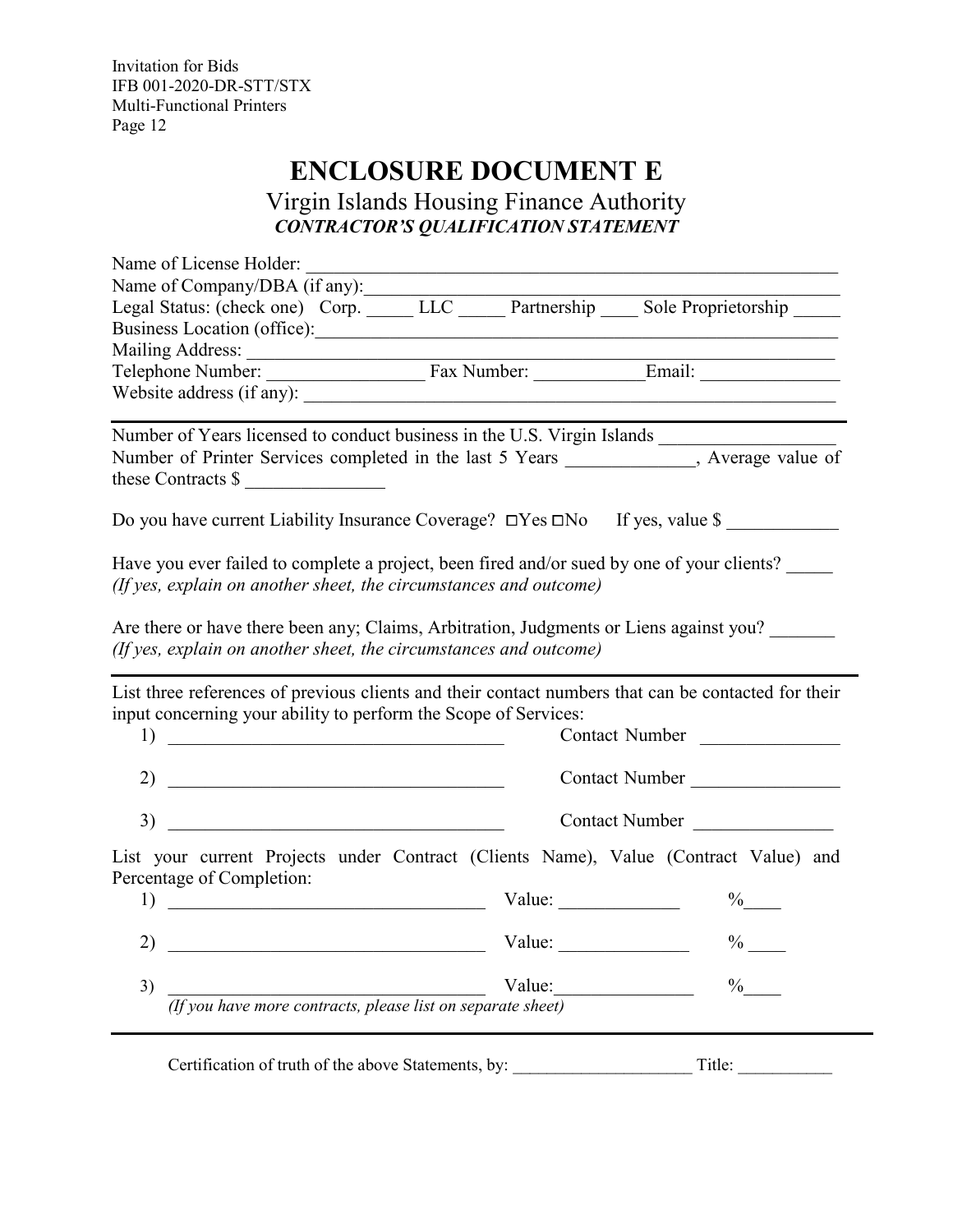## **ENCLOSURE DOCUMENT F**

Virgin Islands Housing Finance Authority *CONFLICT OF INTEREST*

<span id="page-14-0"></span>**By signing this form, the Respondent certifies that, to the best of its knowledge and belief, there are no relevant facts or circumstances that could give rise to an organizational or personal conflict of interest, for the organization or any of its staff, and that the Respondent, subcontractor, employee, or consultant has disclosed all such relevant information if such a conflict of interest appears to exist to a reasonable person with knowledge of the relevant facts (or if such a person would question the impartiality of the Respondent, subcontractor, employee, or consultant).**

Conflicts may arise in but not limited to the following situations:

- (a) Unequal access to information. A potential respondent, subcontractor, employee, or consultant has access to non-public information through its performance on a government contract for disaster recovery services in the Virgin Islands.
- (b) Biased ground rules. A potential respondent, subcontractor, employee, or consultant has worked, in one government contract, or program, on the basic structure or ground rules of another government contract for disaster recovery services in the Virgin Islands.
- (c) Impaired objectivity. A potential respondent, subcontractor, employee, or consultant, or member of their immediate family (spouse, parent, or child) has financial or other interests that would impair, or give the appearance of impairing, impartial judgment in the evaluation of government programs, in offering advice or recommendations to the government, or in providing technical assistance or other services to recipients of Federal funds as part of its contractual responsibility.
- 1) Proposer must provide the disclosure described above on any actual or potential conflict of interest (or apparent conflict of interest) regardless of their opinion that such a conflict or potential conflict (or apparent conflict of interest) would not impair their objectivity.
- 2) In a case in which an actual or potential conflict (or apparent conflict of interest) is disclosed, the VIHFA will take appropriate actions to eliminate or address the actual or potential conflict, including but not limited to mitigating or neutralizing the conflict, when appropriate, through such means as ensuring a balance of views, disclosure with the appropriate disclaimers, or by restricting or modifying the work to be performed to avoid or reduce the conflict. In this clause, the term "potential conflict" means reasonably foreseeable conflict of interest.
- 3) The Respondent, subcontractor, employee, or consultant agrees that if "impaired objectivity", or an actual or potential conflict of interest (or apparent conflict of interest) is discovered after the award is made, it will make a full disclosure in writing to the contracting officer. This disclosure shall include a description of actions that the Proponent has taken or proposes to take to avoid, mitigate, or neutralize the actual or potential conflict (or apparent conflict of interest).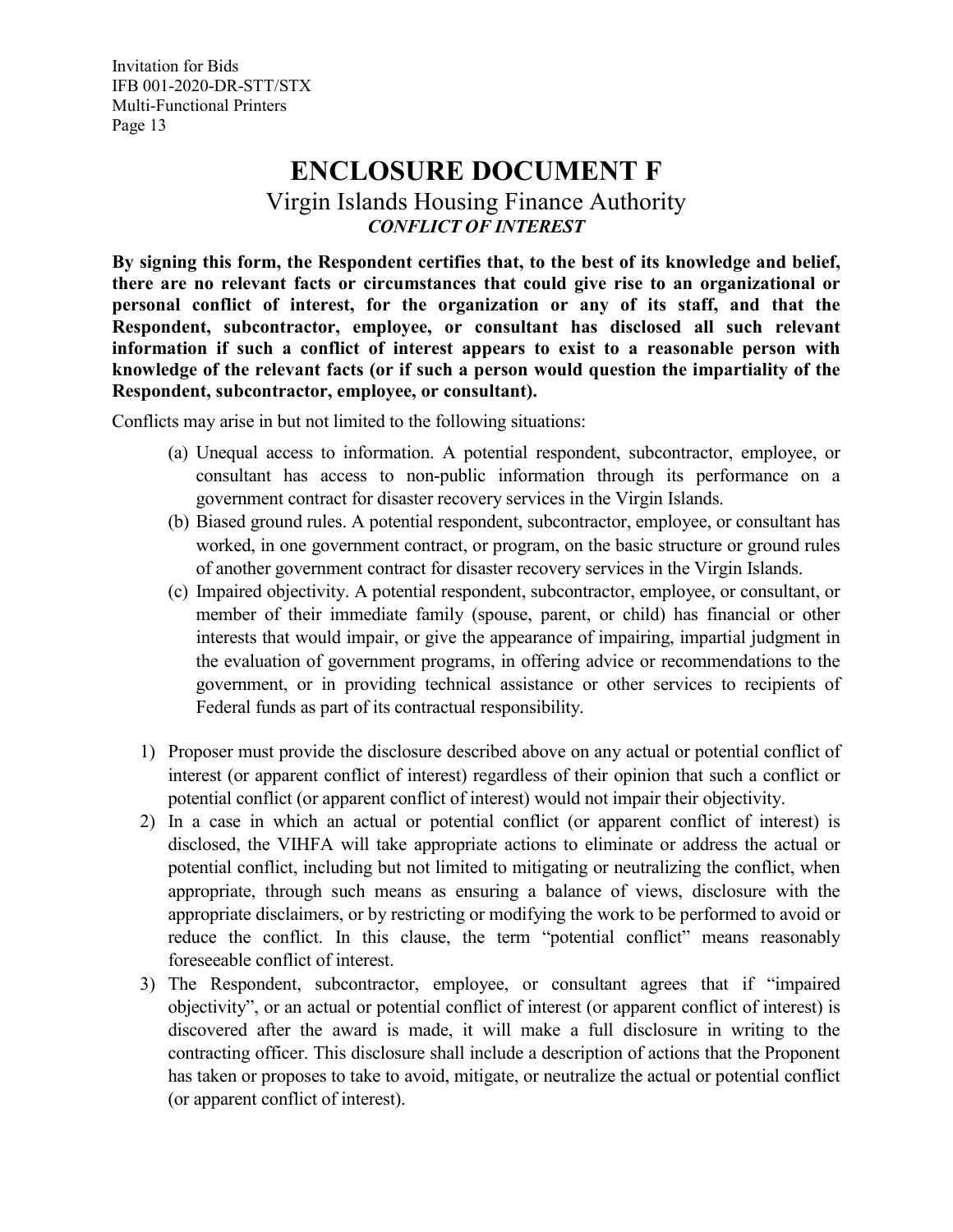The Respondent, **Sancture 2018** (2018), hereby certifies that, to the best of its knowledge and belief, there are no present or currently planned interests (financial, contractual, organizational, or otherwise) relating to the work to be performed under the contract or task order resulting from IFB No. **IFB 001-2020-DR-STT/STX** that would create any actual or potential conflict of interest (or apparent conflicts of interest) (including conflicts of interest for immediate family members: spouses, parents, children) that would impinge on its ability to render impartial, technically sound, and objective assistance or advice or result in it being given an unfair competitive advantage. In this clause, the term "potential conflict" means reasonably foreseeable conflict of interest. The Respondent further certifies that it has and will continue to exercise due diligence in identifying and removing or mitigating, to the VIHFA's satisfaction, such conflict of interest (or apparent conflict of interest).

Name and Title of Authorized Representative

Signature Date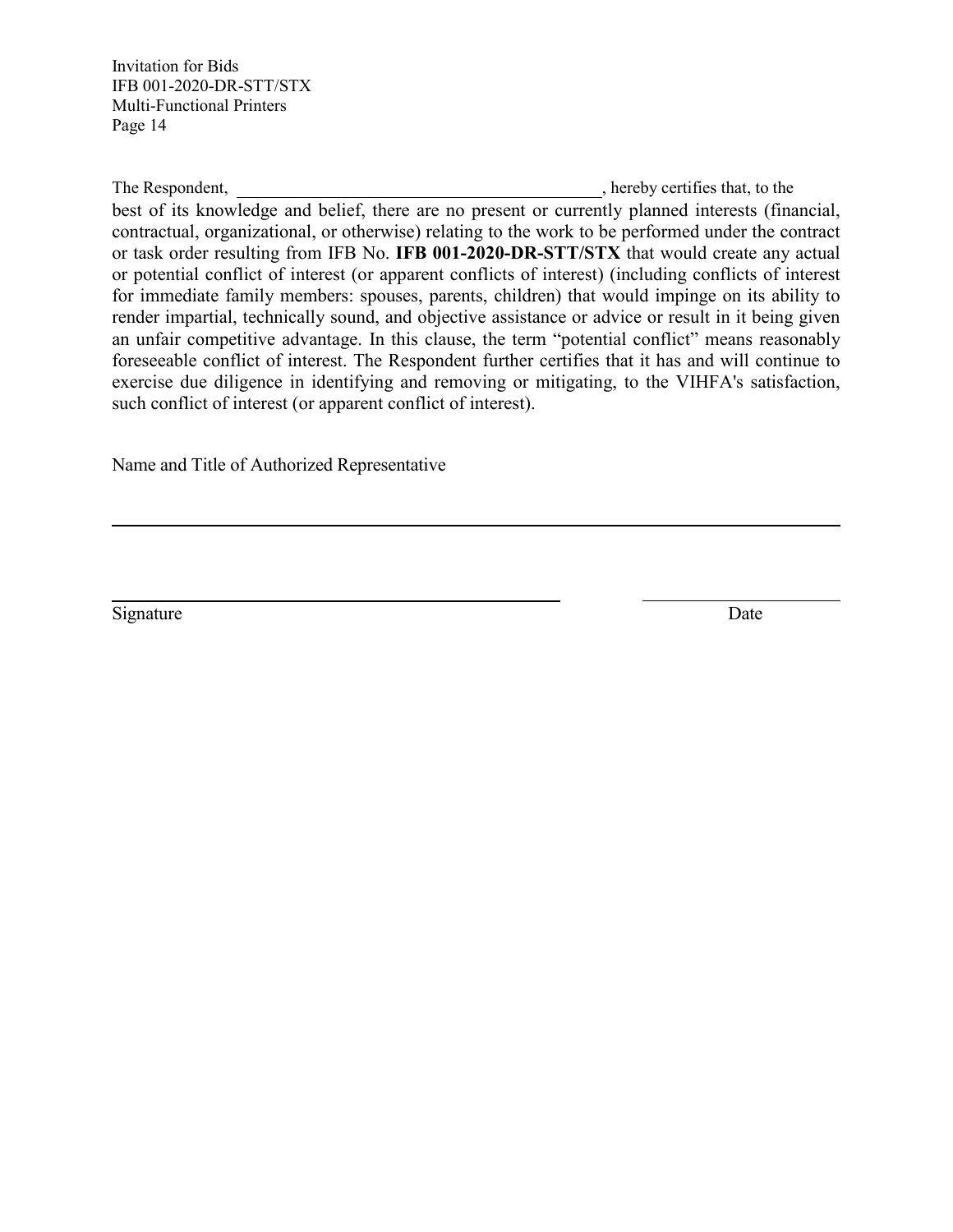## **ENCLOSURE DOCUMENT G**

### Virgin Islands Housing Finance Authority *BASE BID SHEET*

#### <span id="page-16-0"></span>**THE UNDERSIGNED CONTRACTOR PROPOSES TO FURNISH ALL LABOR, TOOLS, MATERIALS, EQUIPMENT, MISC. SUPPLIES AND INCUR ANY OTHER COSTS AS MAY BE REQUIRED TO PERFORM THE SCOPES OF WORK, SUBJECT TO ALL THE CONDITIONS AS SET FORTH IN THE PROJECT SPECIFICATIONS.**

**PART A:** Budget for the Machine should include (1) Machine's monthly Fair Market Value lease cost, if proposed (2) Machine's straight purchase cost, if proposed and (3) all relevant costs as indicated in Section 2.0 Scope of Work. Lease and purchase bids will be evaluated separately. If submitting a lease and purchase bid, please fill out one bide sheet for each. Taxes and all other cost must be itemized separately.

**PART B: Budget for Maintenance and Support Services.** Please describe any maintenance and support services required for the requested equipment. If additional space is needed, please use a separate sheet.

| <b>ITEM</b> | <b>DESCRIPTION OF WORK</b>                                    | <b>QUANTITY</b> | <b>COST</b> |
|-------------|---------------------------------------------------------------|-----------------|-------------|
|             | <b>Multi-Functional Printer</b>                               |                 |             |
| 2           | Delivery and Set-Up Costs                                     | N/A             |             |
| 3           | Other Necessary Costs (Please itemize<br>on a separate sheet) |                 |             |

**PART A: Lease Bid Purchase Bid**

TOTAL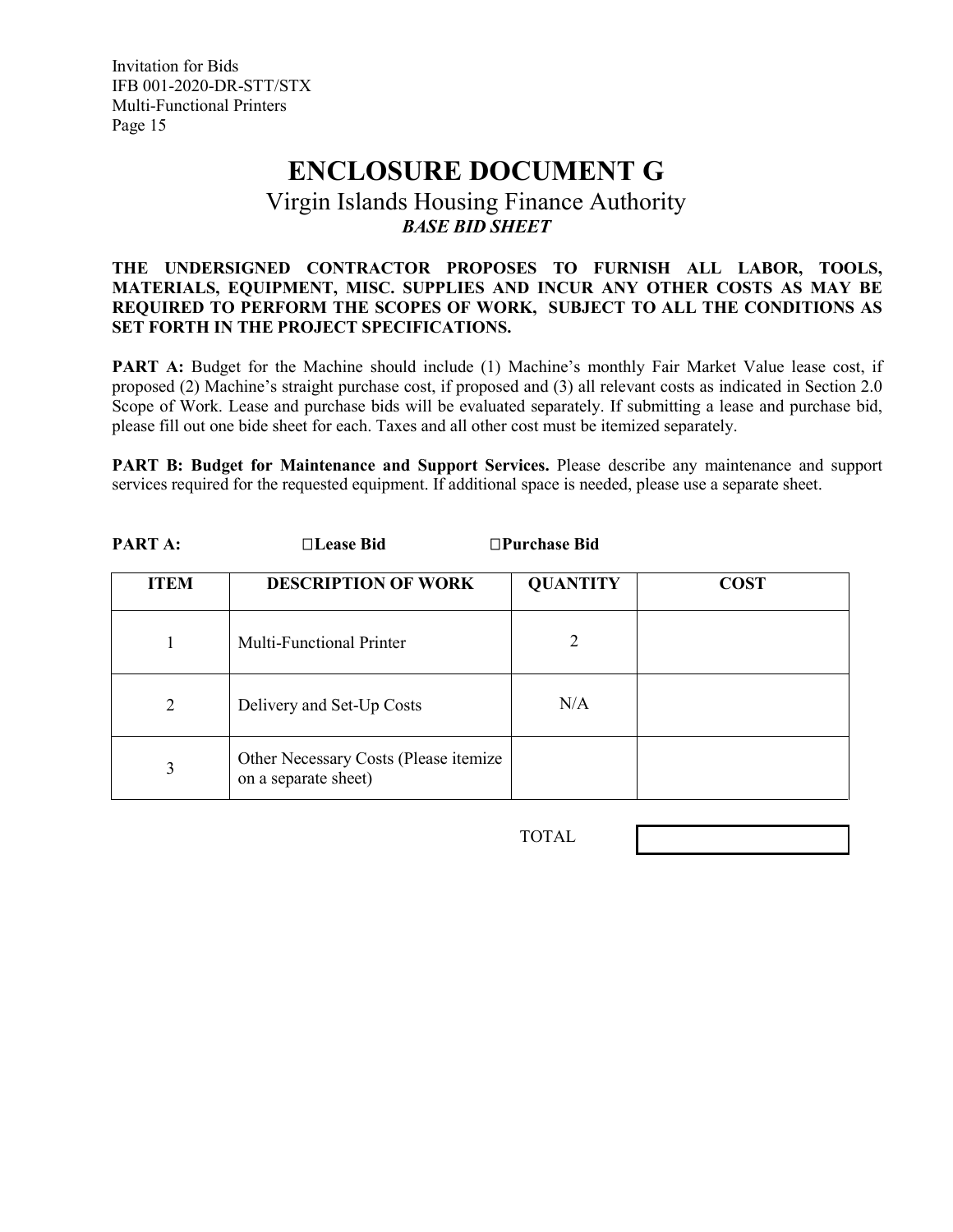#### <span id="page-17-0"></span>**PART B: MAINTENANCE AND SUPPORT SERVICES**

| <b>ITEM</b>    | <b>DESCRIPTION OF WORK</b> | <b>QUANTITY</b> | <b>COST</b> |
|----------------|----------------------------|-----------------|-------------|
|                |                            |                 |             |
| $\overline{2}$ |                            |                 |             |
| 3              |                            |                 |             |
| $\overline{4}$ |                            |                 |             |
| 5              |                            |                 |             |

TOTAL

### **PLEASE TYPE OR PRINT THEN SIGN AS INSTRUCTED BELOW**

#### **\_\_\_\_\_\_\_\_\_\_\_\_\_\_\_\_\_\_\_\_\_\_\_\_\_\_\_\_\_\_\_\_\_\_\_\_\_\_\_\_\_\_\_\_\_\_\_\_\_\_\_\_\_\_\_\_\_\_\_\_\_\_\_\_\_\_\_\_\_\_\_\_\_\_\_\_\_\_ (TYPE OR PRINT) NAME OF COMPANY**

#### **\_\_\_\_\_\_\_\_\_\_\_\_\_\_\_\_\_\_\_\_\_\_\_\_\_\_\_\_\_\_\_\_\_\_\_\_\_\_\_\_\_\_\_\_\_\_\_\_\_\_\_\_\_\_\_\_\_\_\_\_\_\_\_\_\_\_\_\_\_\_\_\_\_\_\_\_\_\_ (TYPE OR PRINT) NAME OF OWNER, PRESIDENT or CEO OF COMPANY BIDDING**

#### **\_\_\_\_\_\_\_\_\_\_\_\_\_\_\_\_\_\_\_\_\_\_\_\_\_\_\_\_\_\_\_\_\_\_\_\_\_\_\_\_\_\_\_\_\_\_\_\_\_\_\_\_\_\_\_\_\_\_\_\_\_\_\_\_\_\_\_\_\_\_\_\_\_\_\_\_\_\_ (SIGNATURE) NAME OF OWNER, PRESIDENT or CEO OF COMPANY BIDDING**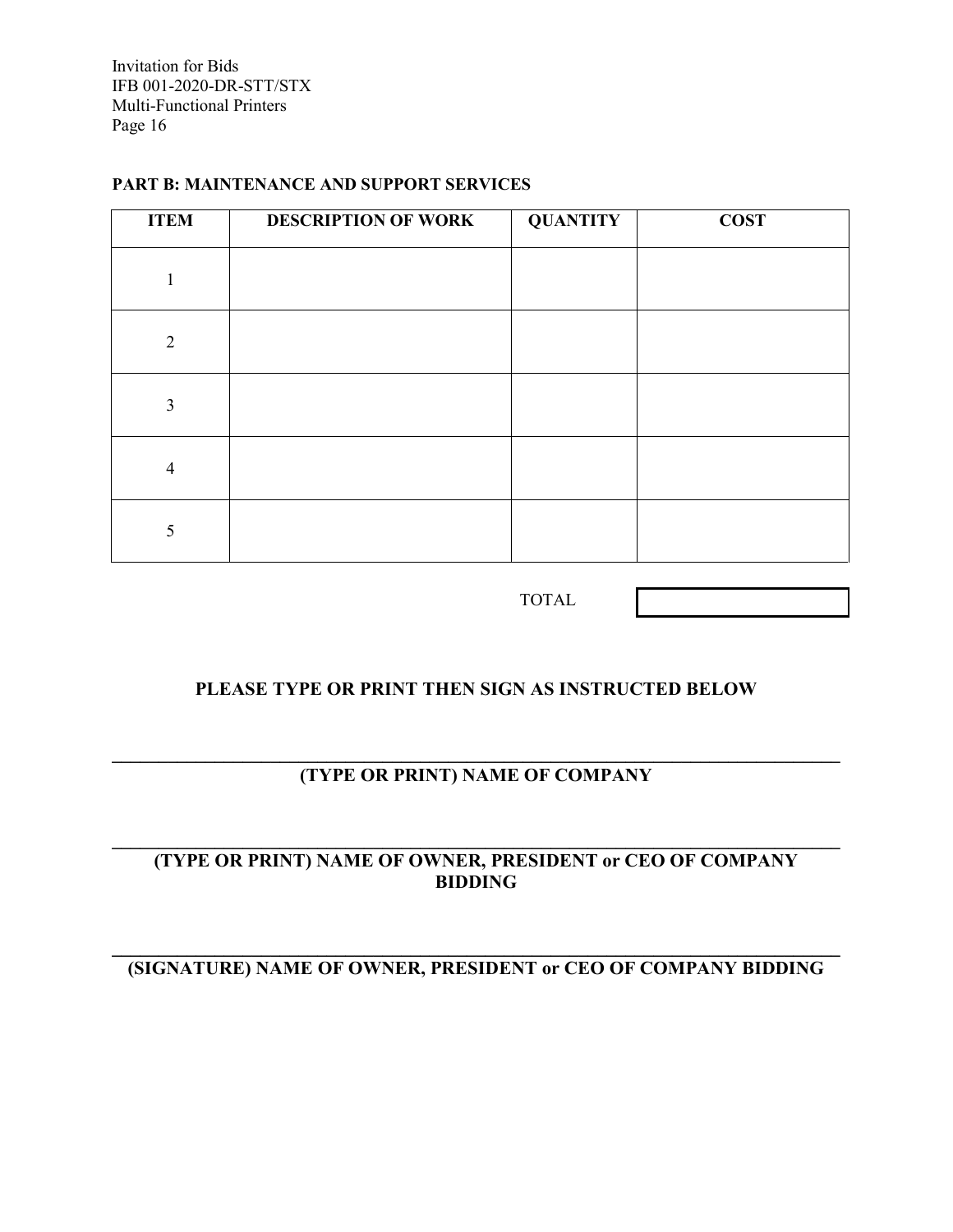## *ATTACHMENT 1*

Table 1: MFP Feature Requirements

- Active Directory integration (LDAP)
- Multi-resolution printing
- Multi-resolution Scanning
- Scan to email, NFS, Twain, SMB
- End user authentication support
- Walk-up printing support (Secure Printing)
- Duplex printing
- Faxing capabilities
- Black/ white & color printing
- Black/ white  $&$  color scanning
- Black/ white & color copy
- Color restrictions based on permissions
- Color restrictions based on permissions
- Scan file format: jpeg, PDF, TIFF, XPS, etc.
- Network scanning
- Automatic document feeder
- Internal hard drive for storage
- Small Footprint area for Floor Space
- Configurable paper sizing/ tray output
- LCD Touch Screen Display
- High capacity 1/0 trays
- Wired networking port(s)
- Mid-high print volume
- Straight-through paper path
- Support Win 7 Pro/ Win 10
- Multi-Paper format/ size
- Duplex scanning
- Duplex Copying
- Stapling capabilities
- Finisher option w/ stapling/ hole punch
- Administrative Web Interface
- End user usage metering
- End user usage allowance
- TLS Email Authentication
- Accounting support
- Print speed from 50 PPM up to 55 PPM
- Automated Meter reading support
- Envelope printing support
- Print correlation support
- Confirmation Reporting
- Multiple O/S support
- FIPS Compliancy
- Central Management Console of all MFP's
- Office 365 Collaboration
- Integration with OneDrive, Google Drive, Dropbox, etc.
- Paper staple support
- Printer sleep mode support
- Multiple protocol support
- Usage reporting support
- Multiple web browser support
- Remote support via control panel
- Print auditing for tracking end user Print/copies usage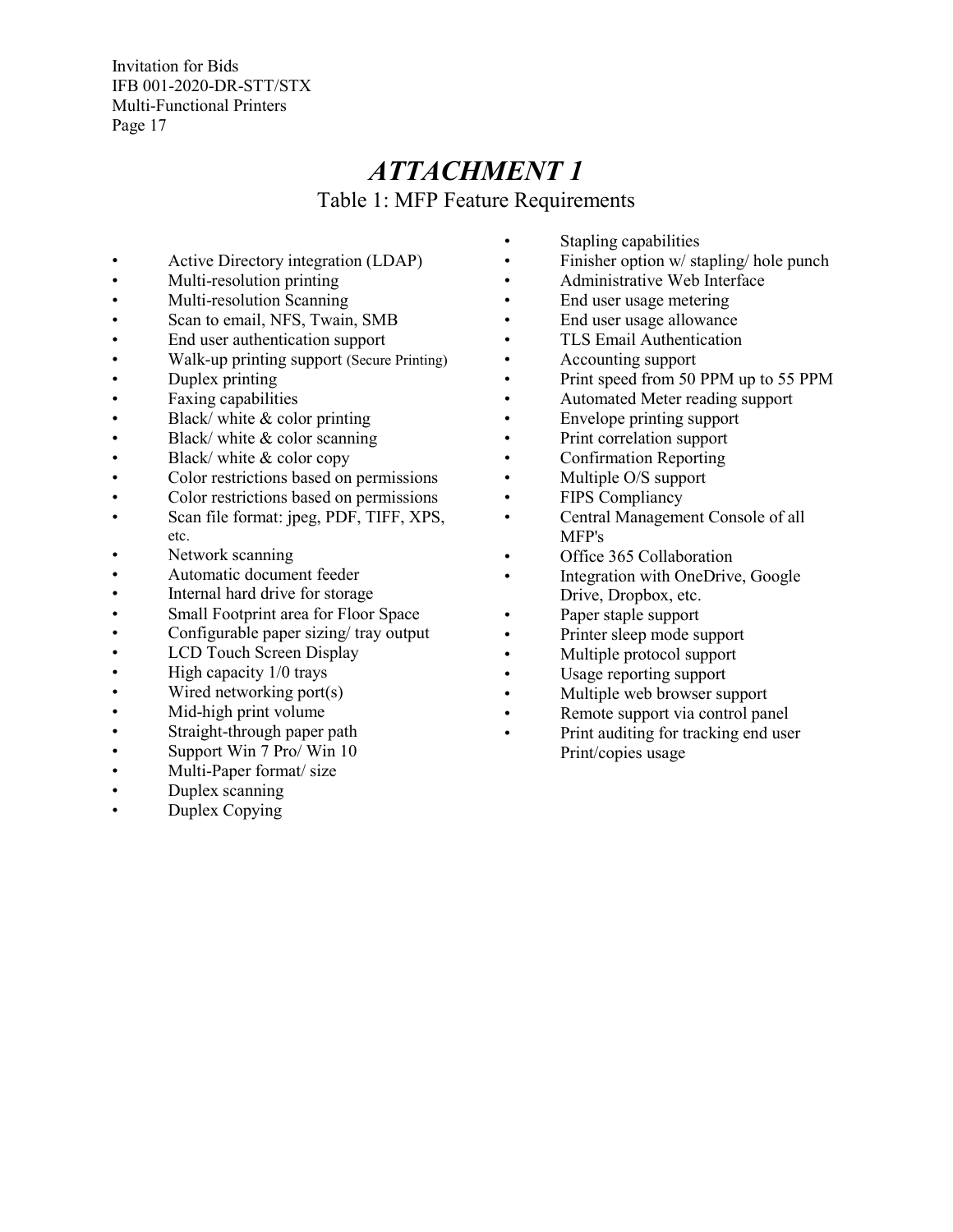### *ATTACHMENT 2* **ENCLOSURE CHECKLIST**

#### <span id="page-19-1"></span><span id="page-19-0"></span>**IFB 001-2020-DR-STT/STX Multi-Functional Printers**

**Proposer: Date:**

| □ | Enclosure Document A Cover Letter                              |
|---|----------------------------------------------------------------|
| ◻ | Enclosure Document B Non-Collusive Affidavit                   |
| □ | Enclosure Document C Debarment Certification Form              |
| □ | Enclosure Document D Contract Document Checklist Form          |
| П | Enclosure Document E Contractor's Qualification Statement Form |
| □ | Enclosure Document F Conflict of Interest                      |
| □ | Enclosure Document G Bid Sheet                                 |

#### **How did you hear of this solicitation?**

 $\square$  VIHFA Website  $\square$  Google Search  $\square$  Word of Mouth  $\square$  Daily News  $\square$  Avis

Other: \_\_\_\_\_\_\_\_\_\_\_\_\_\_\_\_\_\_\_\_\_\_\_\_\_\_\_\_\_\_\_\_\_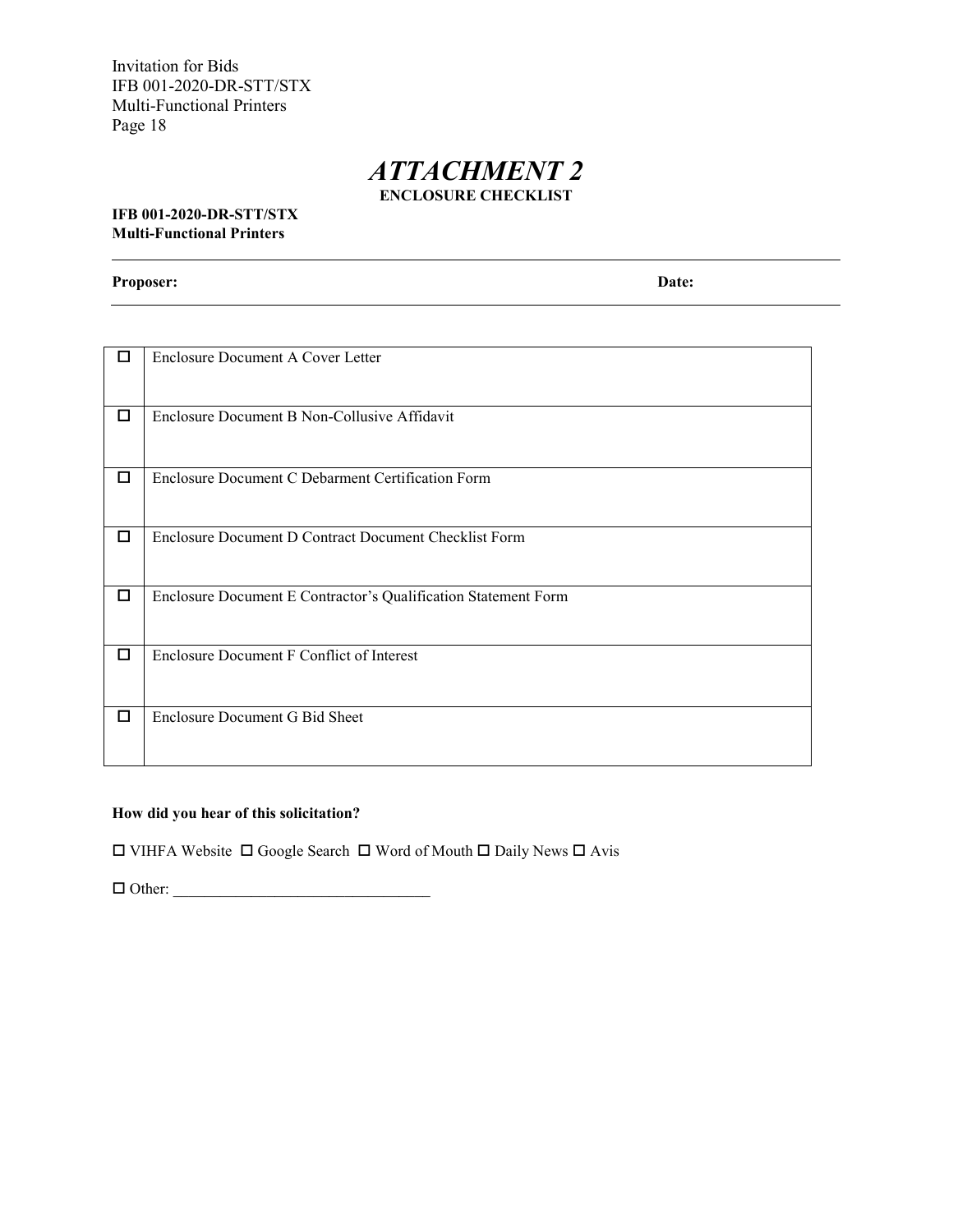## *ATTACHMENT 3* **HUD GENERAL PROVISIONS**

The following terms and conditions apply to any contract for which any portion of the funding is derived from a grant made by the United States Department of Housing and Urban Development ("HUD"). In addition, Contractor/Subcontractor shall comply with the Federal Labor Standards Provisions set forth in Form HUD-4010, available at [http://www.hud.gov/offices/adm/hudclips/forms/files/4010.pdf.](http://www.hud.gov/offices/adm/hudclips/forms/files/4010.pdf)

#### 1. Provisions Required by Law Deemed Inserted

Each and every provision of law and clause required by law to be inserted in this contract shall be deemed to be inserted herein and the contract shall be read and enforced as though it were included herein, and if through mistake or otherwise any such provision is not inserted, or is not correctly inserted, then upon the application of either party the contract shall forthwith be physically amended to make such insertion or correction.

#### 2. Statutory and Regulatory Compliance

Contractor/Subcontractor shall comply with all laws and regulations applicable to the Community Development Block Grant-Disaster Recovery funds appropriated by the Disaster Relief Appropriations Act, 2017 (Pub. L. 115-56) and the Bipartisan Budget Act of 2018 ("BBA"), (Pub. L. 115-123), including but not limited to the applicable Office of Management and Budget Circulars, which may impact the administration of funds and/or set forth certain cost principles, including the allowability of certain expenses.

#### 3. Breach of Contract Terms

VIHFA reserves its right to all administrative, contractual, or legal remedies, including but not limited to suspension or termination of this contract, in instances where the Contractor or any of its subcontractors violate or breach any contract term. If the Contractor or any of its subcontractors violate or breach any contract term, they shall be subject to such sanctions and penalties as may be appropriate. The duties and obligations imposed by the contract documents and the rights and remedies available thereunder shall be in addition to and not a limitation of any duties, obligations, rights and remedies otherwise imposed or available by law.

#### 4. Reporting Requirements

The Contractor/Subcontractor shall complete and submit all reports, in such form and according to such schedule, as may be required by VIHFA. The Contractor/Subcontractor shall cooperate with all VIHFA efforts to comply with HUD requirements and regulations pertaining to reporting, including but not limited to 24 C.F.R. §§ 85.40-41 (or 84.50-52, if applicable) and 570.507.

#### 5. Access to Records

The State, the U.S. Department of Housing and Urban Development, the Comptroller General of the United States, or any of their duly authorized representatives, shall have, at any time and from time to time during normal business hours, access to any work product, books, documents, papers, and records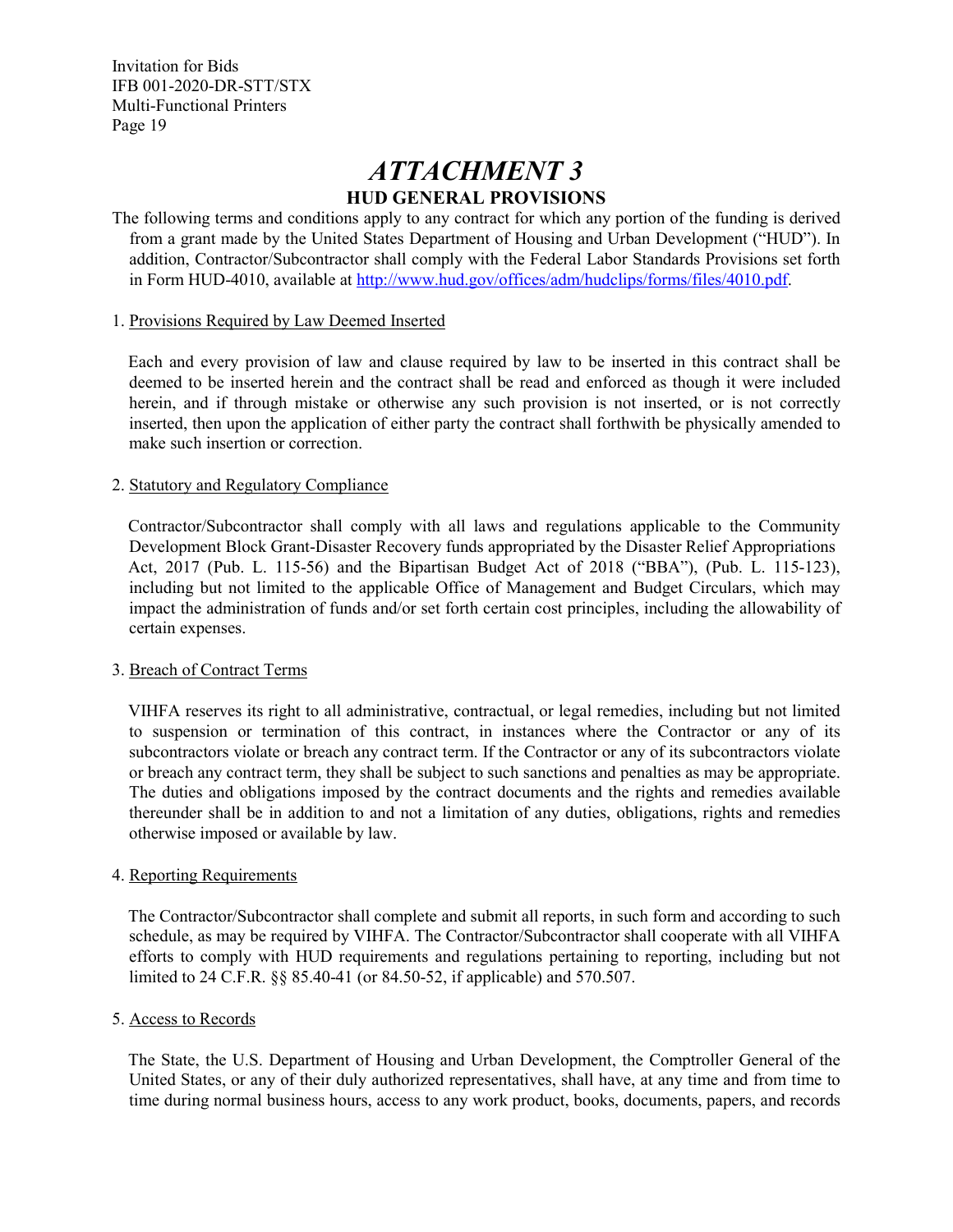of the Subcontractor which are related to this contract, for the purpose of inspection, audits, examinations, and making excerpts, copies and transcriptions.

6. Maintenance/Retention of Records

All records connected with this contract will be maintained in a central location and will be maintained for a period of at least 3 years following the date of final payment and close-out of all pending matters related to this contract.

#### 7. Small and Minority Firms, Women's Business Enterprises, and Labor Surplus Area Firms

The Contractor/Subcontractor will take necessary affirmative steps to assure that minority firms, women's business enterprises, and labor surplus area firms are used in subcontracting when possible. Steps include:

- i. Placing qualified small and minority businesses and women's business enterprises on solicitation lists;
- ii. Assuring that small and minority businesses, and women's business enterprises are solicited whenever they are potential sources;
- iii. Dividing total requirements, when economically feasible, into smaller tasks or quantities to permit maximum participation by small and minority business, and women's business enterprises;
- iv. Establishing delivery schedules, where the requirement permits, which encourage participation by small and minority business, and women's business enterprises; and
- v. Using the services and assistance of the Small Business Administration, and the Minority Business Development Agency of the Department of Commerce.
- 8. Rights to Inventions Made Under a Contract or Agreement

Contracts or agreements for the performance of experimental, developmental, or research work shall provide for the rights of the Federal Government and the recipient in any resulting invention in accordance with 37 CFR part 401, "Rights to Inventions Made by Nonprofit Organizations and Small Business Firms Under Government Grants, Contracts and Cooperative Agreements," and any implementing regulations issued by HUD.

9. Energy Efficiency

The Contractor/Subcontractor shall comply with mandatory standards and policies relating to energy efficiency issued in compliance with the Energy Policy and Conservation Act (Public Law 94-163).

#### 10. Title VI of the Civil Rights Act of 1964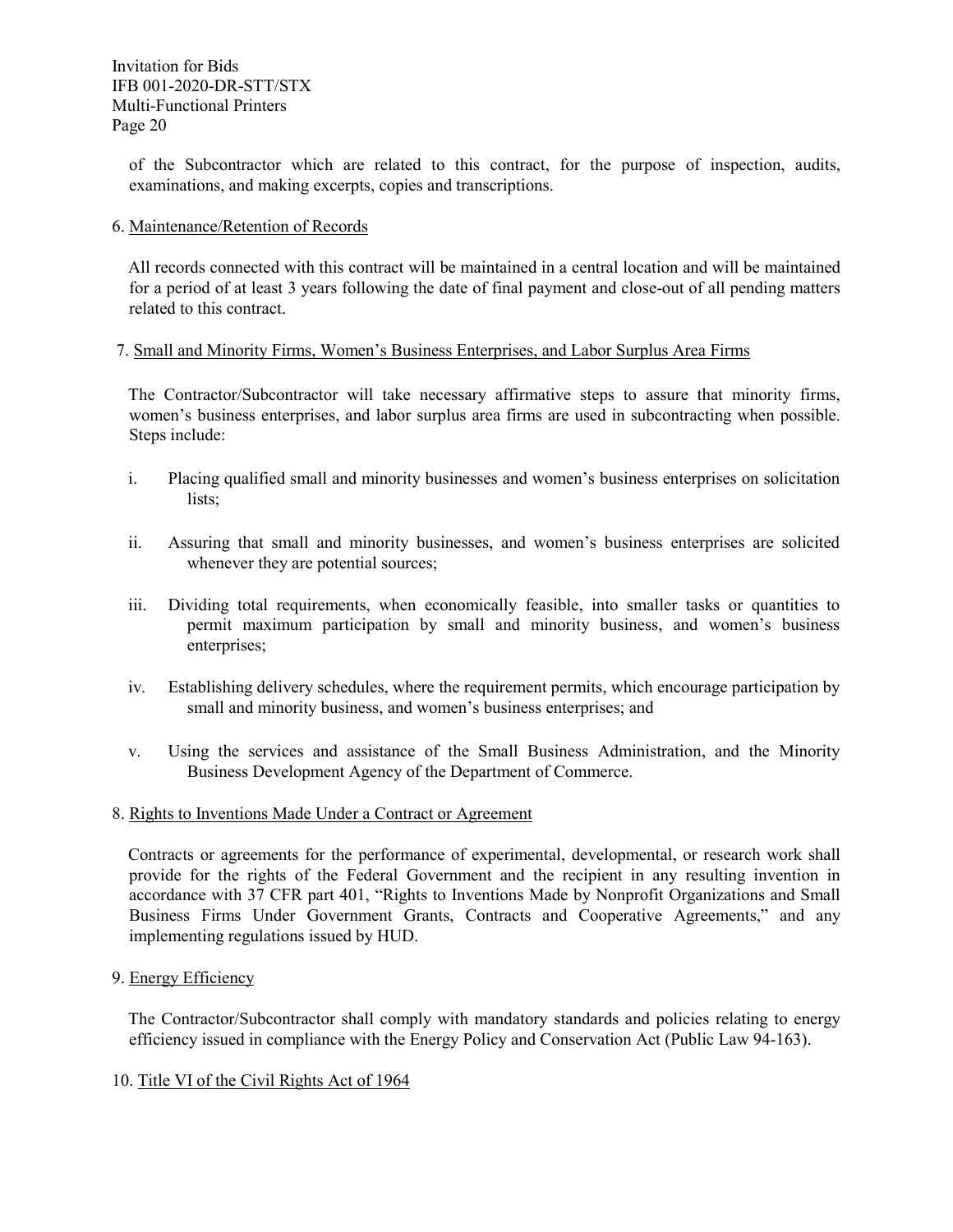The Contractor/Subcontractor shall comply with the provisions of Title VI of the Civil Rights Act of 1964. No person shall, on the grounds of race, color, or national origin, be excluded from participation in, be denied the benefits of, or be subjected to discrimination under any program or activity receiving federal financial assistance.

#### 11. Section 109 of the Housing and Community Development Act of 1974

The Contractor/Subcontractor shall comply with the provisions of Section 109 of the Housing and Community Development Act of 1974. No person in the United States shall on the grounds of race, color, national origin, or sex be excluded from participation in, be denied the benefits of, or be subjected to discrimination under any program or activity funded in whole or in part with funds made available under this title. Section 109 further provides that discrimination on the basis of age under the Age Discrimination Act of 1975 or with respect to an otherwise qualified handicapped individual as provided in Section 504 of the Rehabilitation Act of 1973, as amended, is prohibited.

#### 12. Section 504 of the Rehabilitation Act of 1973

The Contractor/Subcontractor shall comply with section 504 of the Rehabilitation Act of 1973 (29 U.S.C. § 94), as amended, and any applicable regulations.

The Contractor/Subcontractor agrees that no qualified individual with handicaps shall, solely on the basis of handicap, be excluded from participation in, be denied the benefits of, or otherwise be subjected to discrimination under any program or activity that receives Federal financial assistance from HUD.

#### 13. Age Discrimination Act of 1975

The Contractor/Subcontractor shall comply with the Age Discrimination Act of 1975 (42 U.S.C. § 6101 *et seq.*), as amended, and any applicable regulations. No person in the United States shall, on the basis of age, be excluded from participation in, be denied the benefits of, or be subjected to discrimination under, any program or activity receiving Federal financial assistance.

#### 14. Debarment, Suspension, and Ineligibility

The Contractor/Subcontractor represents and warrants that it and its subcontractors are not debarred or suspended or otherwise excluded from or ineligible for participation in Federal assistance programs subject to 2 C.F.R. part 2424.

#### 15. Conflicts of Interest

The Contractor/Subcontractor shall notify VIHFA as soon as possible if this contract or any aspect related to the anticipated work under this contract raises an actual or potential conflict of interest (as defined at 2 C.F.R. Part 215 and 24 C.F.R. § 85.36 (or 84.42, if applicable)). The Contractor/Subcontractor shall explain the actual or potential conflict in writing in sufficient detail so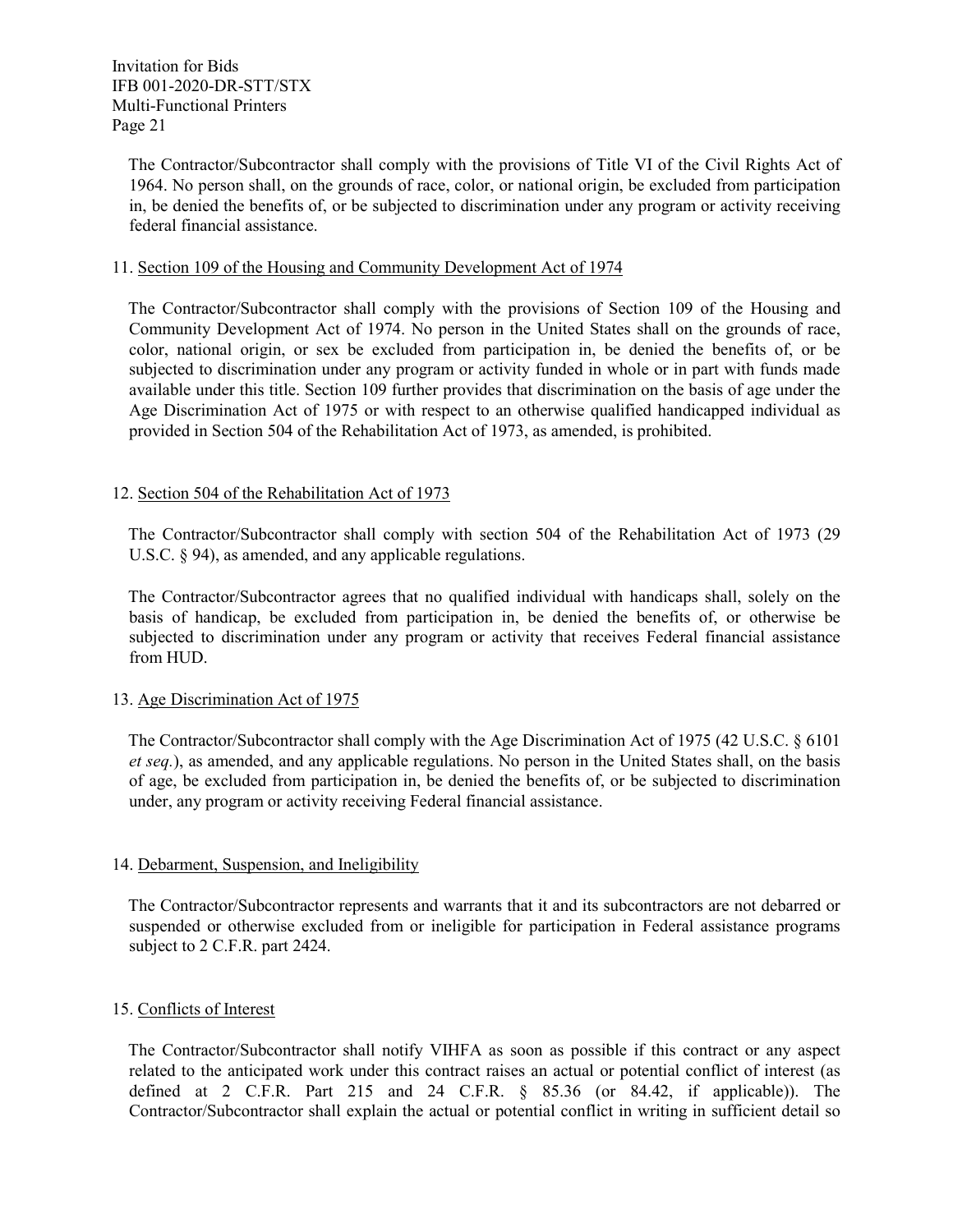that the State is able to assess such actual or potential conflict. The Contractor/Subcontractor shall provide VIHFA any additional information necessary for VIHFA to fully assess and address such actual or potential conflict of interest. The Contractor/Subcontractor shall accept any reasonable conflict mitigation strategy employed by VIHFA, including but not limited to the use of an independent subcontractor(s) to perform the portion of work that gives rise to the actual or potential conflict.

#### 16. Subcontracting

When subcontracting, the Contractor/Subcontractor shall solicit for and contract with such Contractor/subcontractors in a manner providing for fair competition. Some of the situations considered to be restrictive of competition include but are not limited to:

- (i) Placing unreasonable requirements on firms in order for them to qualify to do business,
- (ii) Requiring unnecessary experience and excessive bonding,
- (iii) Noncompetitive pricing practices between firms or between affiliated companies,
- (iv) Noncompetitive awards to consultants that are on retainer contracts,
- (v) Organizational conflicts of interest,
- (vi) Specifying only a *brand name* product instead of allowing *an equal* product to be offered and describing the performance of other relevant requirements of the procurement, and
- (vii) Any arbitrary action in the procurement process.

The Contractor/Subcontractor represents to VIHFA that all work shall be performed by personnel experienced in the appropriate and applicable profession and areas of expertise, taking into account the nature of the work to be performed under this contract.

The Contractor will include these HUD General Provisions in every subcontract issued by it so that such provisions will be binding upon each of its subcontractors as well as the requirement to flow down such terms to all lower-tiered subcontractors.

#### 17. Assignability

The Contractor/Subcontractor shall not assign any interest in this contract and shall not transfer any interest in the same (whether by assignment or novation) without prior written approval of VIHFA.

#### 18. Indemnification

The Contractor/Subcontractor shall indemnify, defend, and hold harmless VIHFA and its agents and employees from and against any and all claims, actions, suits, charges, and judgments arising from or related to the negligence or willful misconduct of the Contractor/Subcontractor in the performance of the services called for in this contract.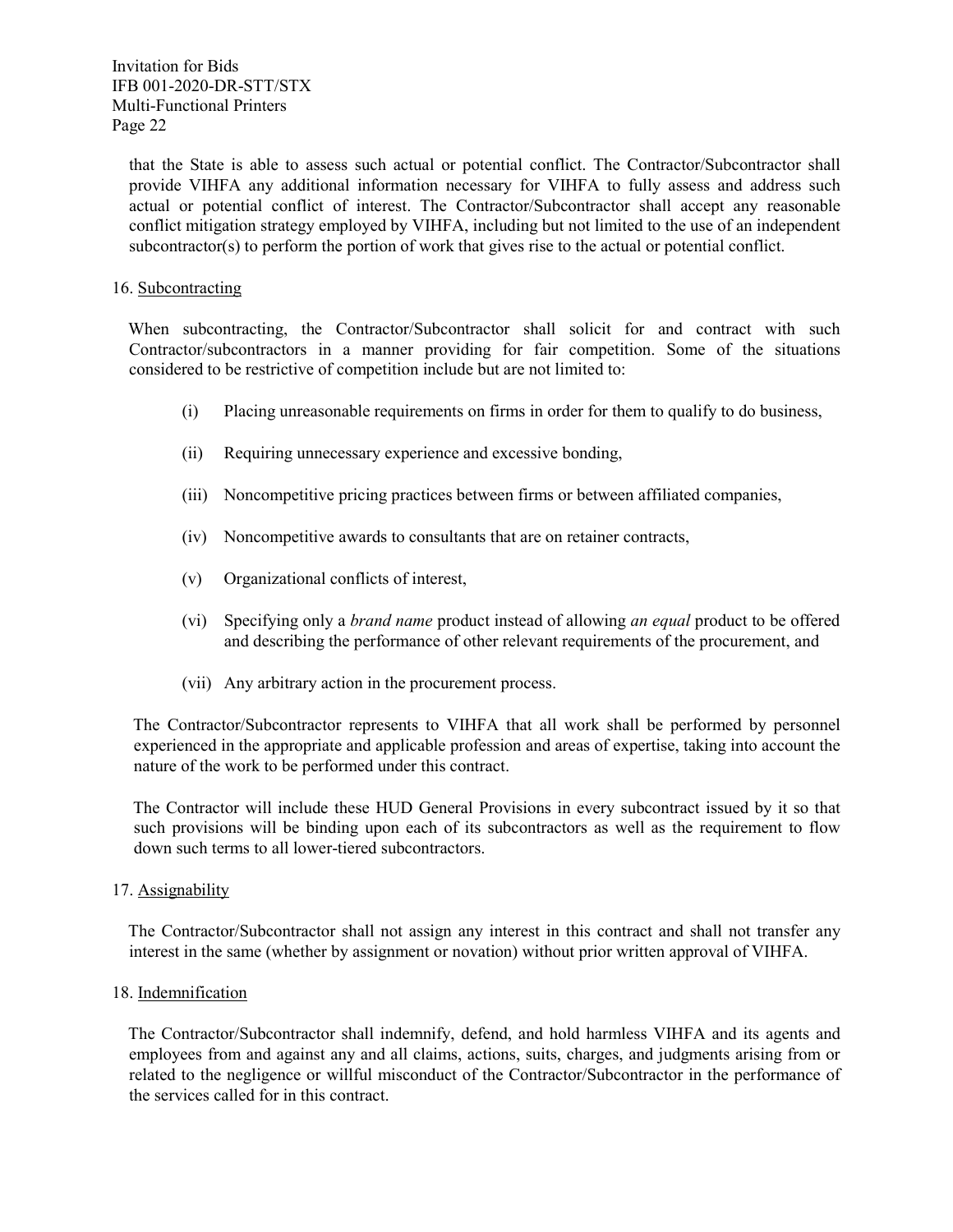19. Copeland "Anti-Kickback" Act (Applicable to all construction or repair contracts)

Salaries of personnel performing work under this contract shall be paid unconditionally and not less often than once a month without payroll deduction or rebate on any account except only such payroll deductions as are mandatory by law or permitted by the applicable regulations issued by the Secretary of

Labor pursuant to the Copeland "Anti-Kickback Act" of June 13, 1934 (48 Stat. 948; 62 Stat. 740; 63 Stat. 108; Title 18 U.S.C. § 874; and Title 40 U.S.C. § 276c). The Contractor shall comply with all applicable "Anti-Kickback" regulations and shall insert appropriate provisions in all subcontracts covering work under this contract to ensure compliance by subcontractors with such regulations and shall be responsible for the submission of affidavits required of subcontractors thereunder except as the Secretary of Labor may specifically provide for variations of or exemptions from the requirements thereof.

#### 20. Contract Work Hours and Safety Standards Act

(Applicable to construction contracts exceeding \$2,000 and contracts exceeding \$2,500 that involve the employment of mechanics or laborers)

The Contractor/Subcontractor shall comply with Sections 103 and 107 of the Contract Work Hours and Safety Standards Act (40 U.S.C. §§ 327-330) as supplemented by Department of Labor regulations (29 C.F.R. part 5).

All laborers and mechanics employed by contractors or subcontractors shall receive overtime compensation in accordance with and subject to the provisions of the Contract Work Hours and Safety Standards Act, and the contractors and subcontractors shall comply with all regulations issued pursuant to that act and with other applicable Federal laws and regulations pertaining to labor standards.

#### 21. Davis-Bacon Act

(Applicable to construction contracts exceeding \$2,000 when required by Federal program legislation)

The Contractor/Subcontractor shall comply with the Davis Bacon Act (40 U.S.C. §§ 276a to 276a-7) as supplemented by Department of Labor regulations (29 C.F.R. part 5).

All laborers and mechanics employed by contractors or subcontractors, including employees of other governments, on construction work assisted under this contract, and subject to the provisions of the federal acts and regulations listed in this paragraph, shall be paid wages at rates not less than those prevailing on similar construction in the locality as determined by the Secretary of Labor in accordance with the Davis-Bacon Act.

#### 22. Termination for Cause (Applicable to contracts exceeding \$10,000)

If, through any cause, the Contractor/Subcontractor shall fail to fulfill in a timely and proper manner his obligations under this contract, or if the Contractor/Subcontractor shall violate any of the covenants, agreements, or stipulations of this contract, VIHFA shall thereupon have the right to terminate this contract by giving written notice to the Contractor/Subcontractor of such termination and specifying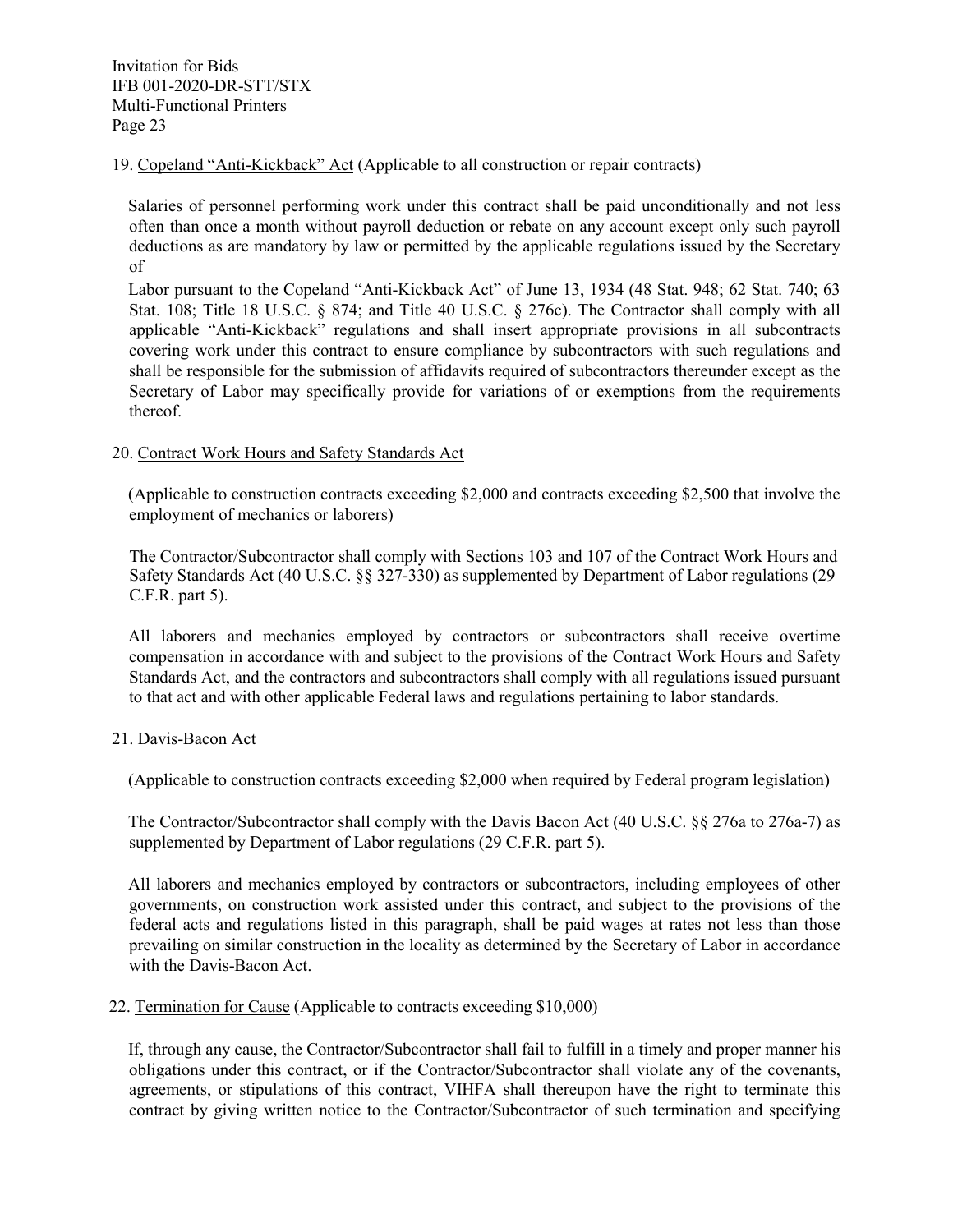the effective date thereof, at least five (5) days before the effective date of such termination. In such event, all finished or unfinished documents, data, studies, surveys, drawings, maps, models, photographs, and reports prepared by the Contractor/Subcontractor under this contract shall, at the option of VIHFA, become VIHFA's property and the Contractor/Subcontractor shall be entitled to receive just and equitable compensation for any work satisfactorily completed hereunder. Notwithstanding the above, the Contractor/Subcontractor shall not be relieved of liability to VIHFA for damages sustained by VIHFA by virtue of any breach of the contract by the Contractor/Subcontractor, and the VIHFA may withhold any payments to the Contractor/Subcontractor for the purpose of set-off until such time as the exact amount of damages due to the VIHFA from the Subcontractor is determined.

23. Termination for Convenience (Applicable to contracts exceeding \$10,000)

The VIHFA may terminate this contract at any time by giving at least 60 days' notice in writing to the Contractor/Subcontractor. If the contract is terminated by VIHFA as provided herein, the Contractor/Subcontractor will be paid for the time provided and expenses incurred up to the termination date.

#### 24. Section 503 of the Rehabilitation Act of 1973 (Applicable to contracts exceeding \$10,000)

The Contractor/Subcontractor shall comply with section 503 of the Rehabilitation Act of 1973 (29 U.S.C. § 793), as amended, and any applicable regulations.

Equal Opportunity for Workers With Disabilities

- a. The Contractor/Subcontractor will not discriminate against any employee or applicant for employment because of physical or mental disability in regard to any position for which the employee or applicant for employment is qualified. The Contractor/Subcontractor agrees to take affirmative action to employ, advance in employment and otherwise treat qualified individuals with disabilities without discrimination based on their physical or mental disability in all employment practices, including the following:
	- i. Recruitment, advertising, and job application procedures;
	- ii. Hiring, upgrading, promotion, award of tenure, demotion, transfer, layoff, termination, right of return from layoff and rehiring;
	- iii. Rates of pay or any other form of compensation and changes in compensation;
	- iv. Job assignments, job classifications, organizational structures, position descriptions, lines of progression, and seniority lists;
	- v. Leaves of absence, sick leave, or any other leave;
	- vi. Fringe benefits available by virtue of employment, whether or not administered by the Subcontractor;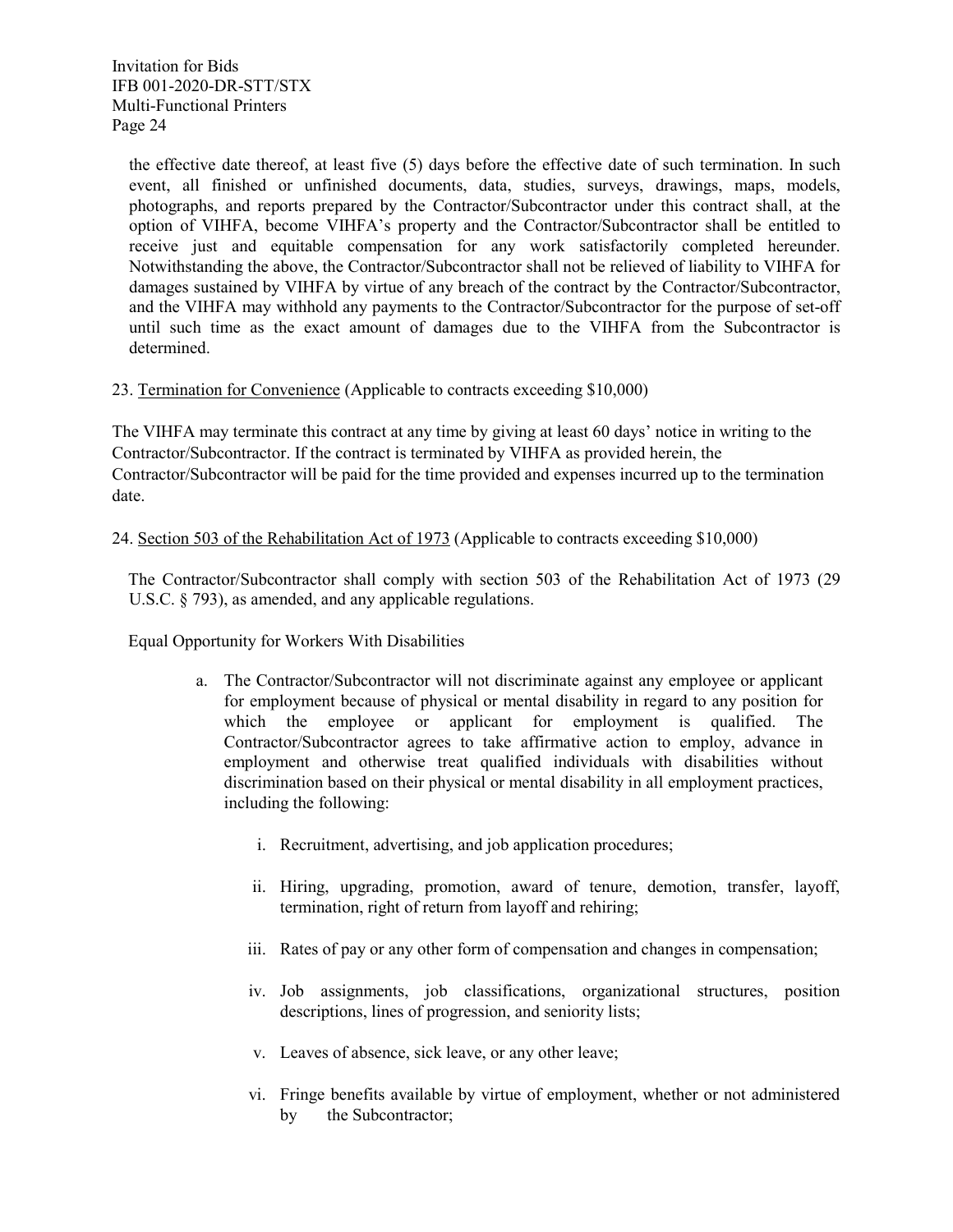- vii. Selection and financial support for training, including apprenticeship, professional meetings, conferences, and other related activities, and selection for leaves of absence to pursue training;
- viii. Activities sponsored by the contractor including social or recreational programs; and
- ix. Any other term, condition, or privilege of employment.
- b. The Contractor/Subcontractor agrees to comply with the rules, regulations, and relevant orders of the Secretary of Labor issued pursuant to the act.
- c. In the event of the Contractor/Subcontractor's noncompliance with the requirements of this clause, actions for noncompliance may be taken in accordance with the rules, regulations, and relevant orders of the Secretary of Labor issued pursuant to the act.
- d. The Contractor/Subcontractor agrees to post in conspicuous places, available to employees and applicants for employment, notices in a form to be prescribed by the Deputy Assistant Secretary for Federal Contract Compliance Programs, provided by or through the contracting officer. Such notices shall state the rights of applicants and employees as well as the Contractor's/Subcontractor's obligation under the law to take affirmative action to employ and advance in employment qualified employees and applicants with disabilities. The Contractor/Subcontractor must ensure that applicants and employees with disabilities are informed of the contents of the notice (e.g., the Contractor/Subcontractor may have the notice read to a visually disabled individual or may lower the posted notice so that it might be read by a person in a wheelchair).
- e. The Contractor/Subcontractor will notify each labor organization or representative of workers with which it has a collective bargaining agreement or other contract understanding, that the Contractor/Subcontractor is bound by the terms of section 503 of the Rehabilitation Act of 1973, as amended, and is committed to take affirmative action to employ and advance in employment individuals with physical or mental disabilities.
- f. The Contractor/Subcontractor will include the provisions of this clause in every subcontract or purchase order in excess of \$10,000, unless exempted by the rules, regulations, or orders of the Secretary issued pursuant to section 503 of the act, as amended, so that such provisions will be binding upon each subcontractor or vendor. The Contractor/Subcontractor will take such action with respect to any subcontract or purchase order as the Deputy Assistant Secretary for Federal Contract Compliance Programs may direct to enforce such provisions, including action for noncompliance.

#### 25. EXECUTIVE ORDER 11246

(Applicable to construction contracts and subcontracts exceeding \$10,000)

The Contractor/Subcontractor shall comply with Executive Order 11246 of September 24, 1965, entitled "Equal Employment Opportunity," as amended by Executive Order 11375 of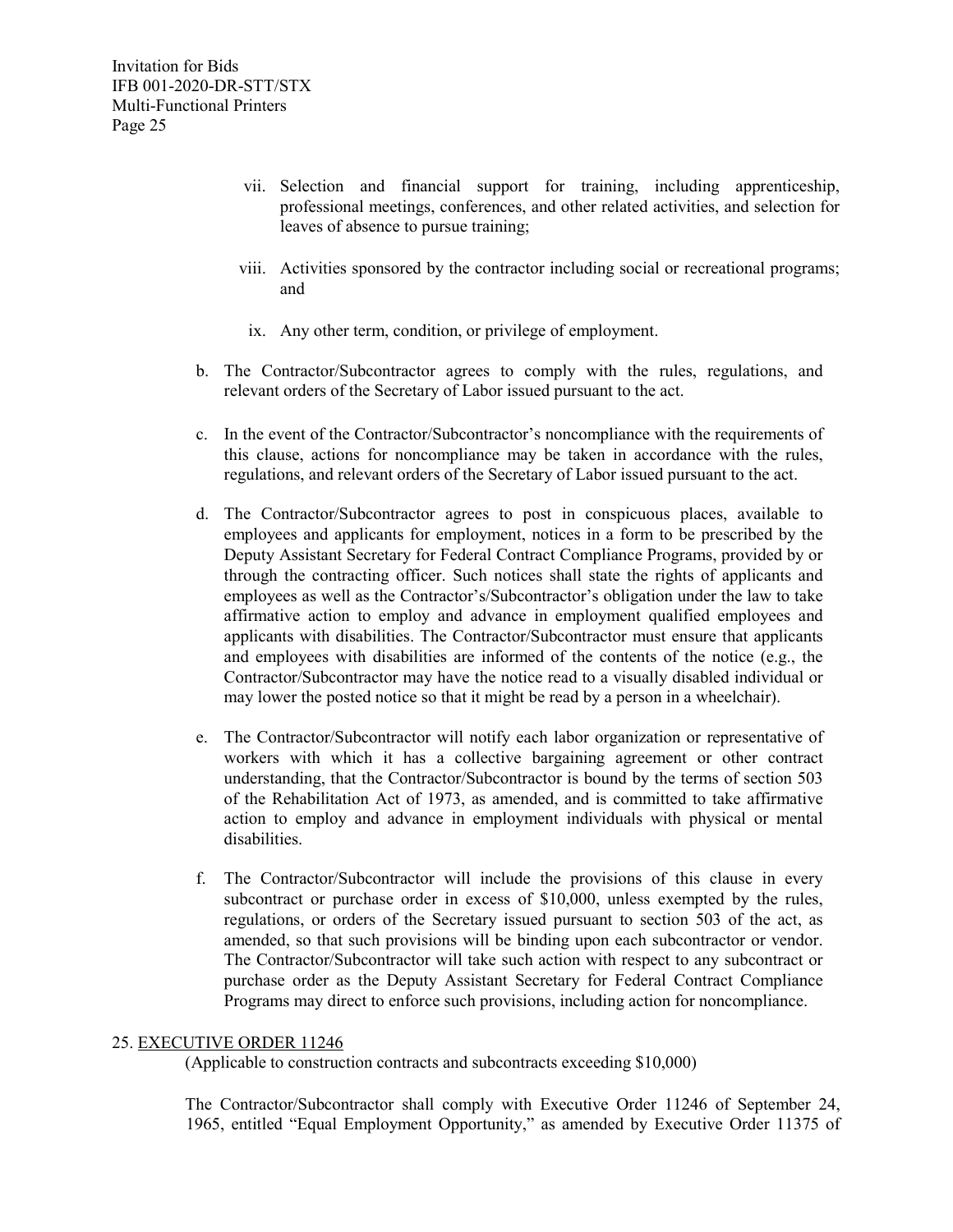October 13, 1967, and as supplemented in Department of Labor regulations (41 CFR chapter 60).

During the performance of this contract, the Contractor/Subcontractor agrees as follows:

**A.** The Contractor/Subcontractor shall not discriminate against any employee or applicant for employment because of race, color, religion, sex, or national origin. The Contractor/Subcontractor shall take affirmative action to ensure that applicants for employment are employed, and that employees are treated during employment, without regard to their race, color, religion, sex, or national origin. Such action shall include, but not be limited to, the following: employment, upgrading, demotion, or transfer; recruitment or recruitment advertising; layoff or termination; rates of pay or other forms of compensation; and selection for training, including apprenticeship.

**B.** The Contractor/Subcontractor shall post in conspicuous places, available to employees and applicants for employment, notices to be provided by Contracting Officer setting forth the provisions of this non-discrimination clause. The Contractor/Subcontractor shall state that all qualified applicants will receive consideration for employment without regard to race, color, religion, sex, or national origin.

**C.** The Contractor/Subcontractor will, in all solicitations or advertisements for employees placed by or on behalf of the Contractor/Subcontractor, state that all qualified applicants will receive consideration for employment without regard to race, color, religion, sex or national origin.

**D.** The Contractor/Subcontractor will send to each labor union or representative of workers with which he has a collective bargaining agreement or other contract or understanding, a notice, to be provided by the agency contracting officer, advising the labor union or workers representative of the contractor's commitments under Section 202 of Executive Order 11246 of September 24, 1965, and shall post copies of the notice in conspicuous places available to employees and applicants for employment.

**E.** The Contractor/Subcontractor will comply with all provisions of Executive Order 11246 of September 24, 1965, and of the rules, regulations and relevant orders of the Secretary of Labor.

**F.** The Contractor/Subcontractor will furnish all information and reports required by Executive Order 11246 of September 24, 1965, and by the rules, regulations and orders of the Secretary of Labor, or pursuant thereto, and will permit access to books, records and accounts by the contracting agency and the Secretary of Labor for purposes of investigation to ascertain compliance with such rules, regulations and orders.

**G.** In the event of the Contractor's/Subcontractor's non-compliance with the nondiscrimination clause of this contract or with any of such rules, regulations or orders, this contract may be cancelled, terminated or suspended in whole or in part and the Contractor/Subcontractor may be declared ineligible for further government contracts in accordance with procedures authorized in Executive Order 11246 and such other sanctions as may be imposed and remedies invoked as provided in Executive Order 11246 of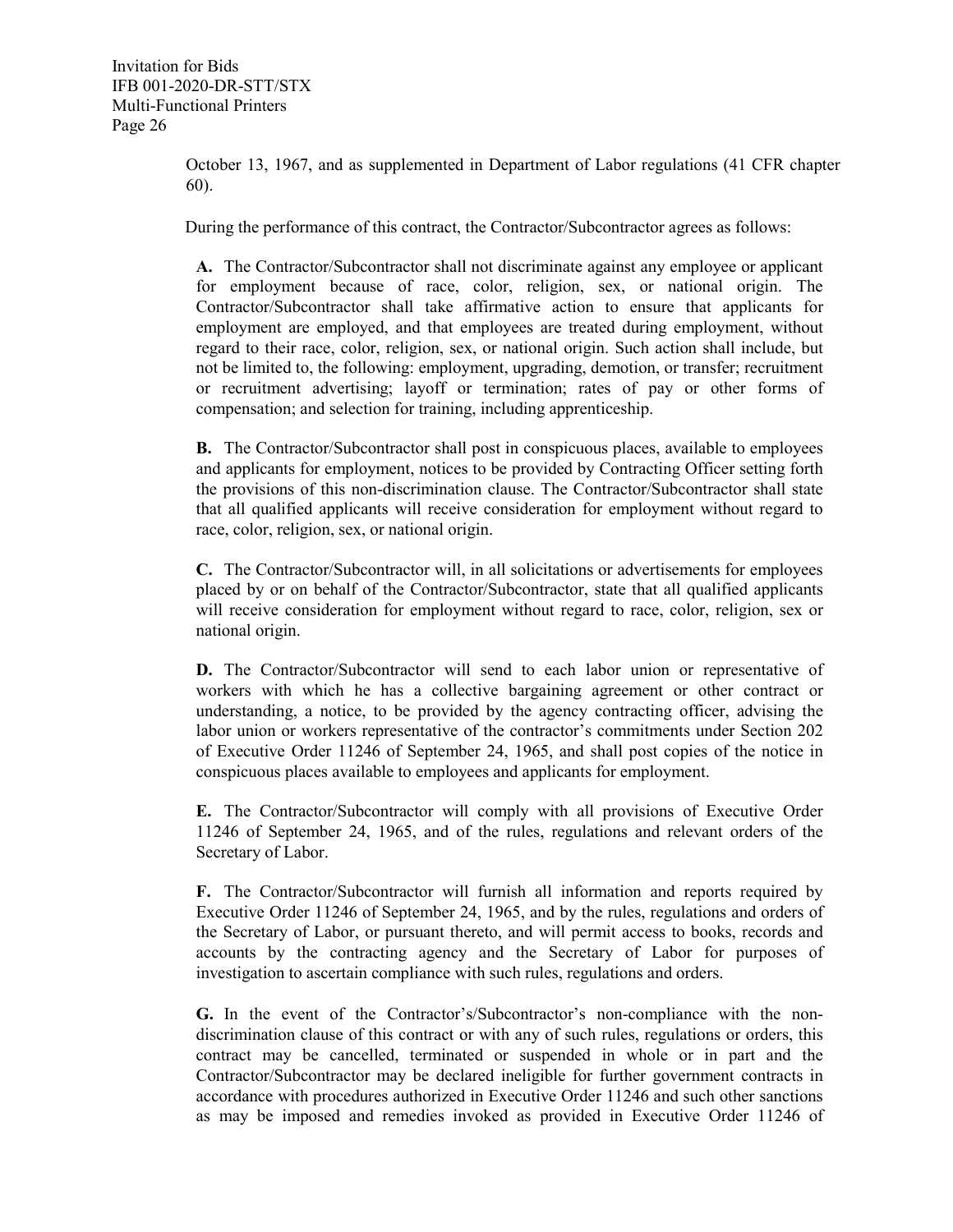September 24, 1965, or by rule, regulation or order of the Secretary of Labor, or as otherwise provided by law.

**H.** Contractor/Subcontractor shall incorporate the provisions of A through G above in every subcontract or purchase order unless exempted by rules, regulations or orders of the Secretary of Labor so that such provisions shall be binding on such contractor/subcontractor. The Contractor/Subcontractor will take such action with respect to any subcontract or purchase order as the contracting agency may direct as a means of enforcing such provisions including sanctions for non-compliance, provided, however, that in the event the contractor becomes involved in, or is threatened with, litigation with a subcontractor or vendor as a result of such direction by the contracting agency, the Contractor/Subcontractor may request the United States to enter into such litigation to protect the interests of the United States.

#### 26. CERTIFICATION OF NONSEGREGATED FACILITIES (Applicable to construction contracts exceeding \$10,000)

The Contractor/Subcontractor certifies that it does not maintain or provide for its establishments, and that it does not permit employees to perform their services at any location, under its control, where segregated facilities are maintained. It certifies further that it will not maintain or provide for employees any segregated facilities at any of its establishments, and it will not permit employees to perform their services at any location under its control where segregated facilities are maintained. The Contractor/Subcontractor agrees that a breach of this certification is a violation of the equal opportunity clause of this contract.

As used in this certification, the term "segregated facilities" means any waiting rooms, work areas, rest rooms and wash rooms, restaurants and other eating areas, time clocks, locker rooms, and other storage or dressing areas, parking lots, drinking fountains, recreation or entertainment areas, transportation and housing facilities provided for employees which are segregated by explicit directive or are, in fact, segregated on the basis of race, color, religion, or national origin because of habit, local custom, or any other reason.

The Contractor further agrees that (except where it has obtained for specific time periods) it will obtain identical certification from proposed subcontractors prior to the award of subcontracts exceeding \$10,000 which are not exempt from the provisions of the equal opportunity clause; that it will retain such certifications in its files; and that it will forward the preceding notice to such proposed subcontractors (except where proposed subcontractors have submitted identical certifications for specific time periods).

#### 27. Certification of Compliance with Clean Air and Water Acts (Applicable to contracts exceeding \$100,000)

The Contractor and all its subcontractors shall comply with the requirements of the Clean Air Act, as amended, 42 U.S.C. § 1857 *et seq.*, the Federal Water Pollution Control Act, as amended, 33 U.S.C. § 1251 *et seq.*, and the regulations of the Environmental Protection Agency with respect thereto, at 40 C.F.R. Part 15 and 32, as amended, Section 508 of the Clean Water Act (33 U.S.C. § 1368) and Executive Order 11738.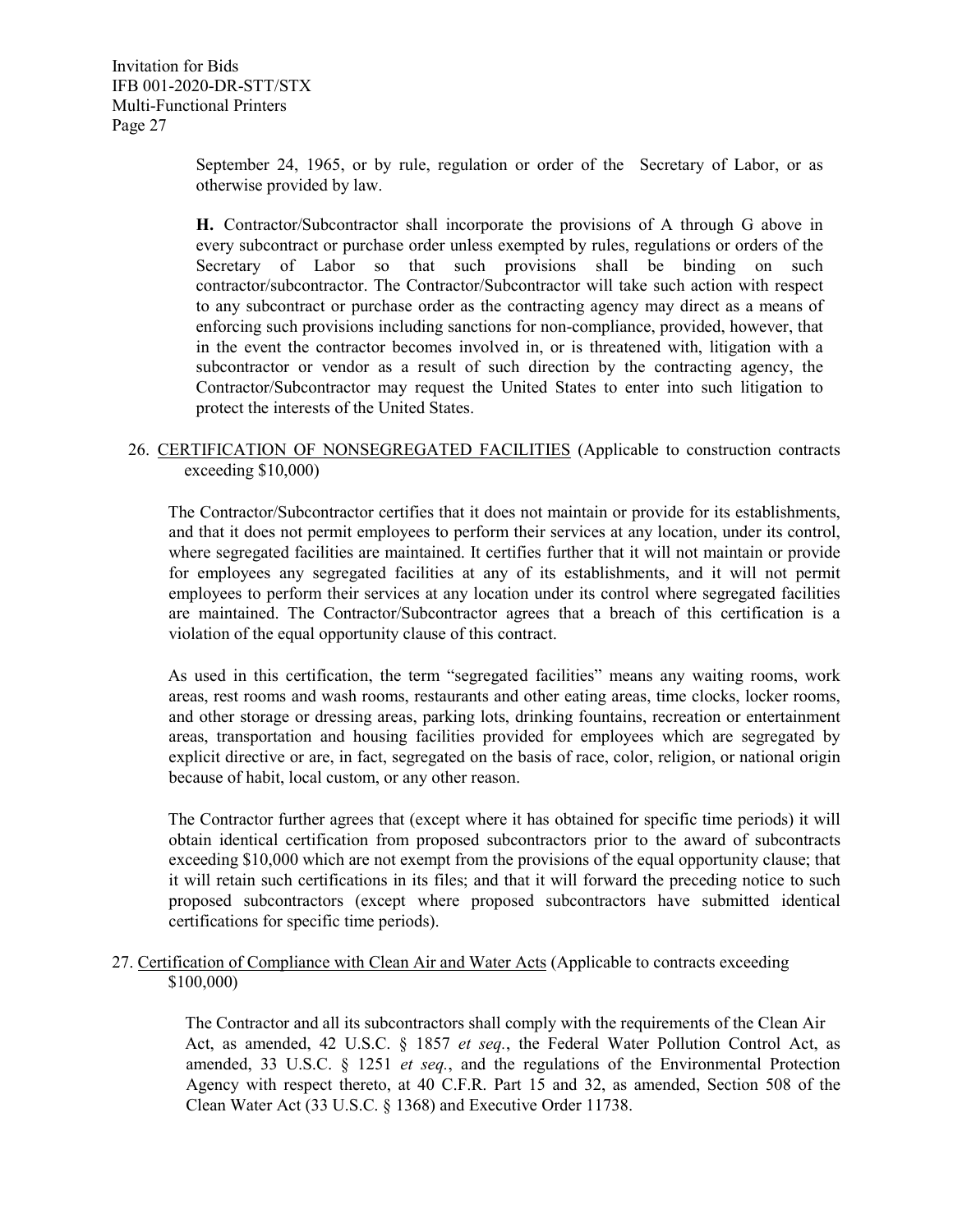In addition to the foregoing requirements, all nonexempt contractors and subcontractors shall furnish to the owner, the following:

**A.** A stipulation by the Contractor or subcontractors, that any facility to be utilized in the performance of any nonexempt contract or subcontract, is not listed on the Excluded Party Listing System pursuant to 40 C.F.R. 32 or on the List of Violating Facilities issued by the Environmental Protection Agency (EPA) pursuant to 40 C.F.R. Part 15, as amended.

**B.** Agreement by the Subcontractor to comply with all the requirements of Section 114 of the Clean Air Act, as amended, (42 U.S.C. § 1857 c-8) and Section 308 of the Federal Water Pollution Control Act, as amended, (33 U.S.C. § 1318) relating to inspection, monitoring, entry, reports and information, as well as all other requirements specified in said Section 114 and Section 308, and all regulations and guidelines issued thereunder.

**C.** A stipulation that as a condition for the award of the contract, prompt notice will be given of any notification received from the Director, Office of Federal Activities, EPA, indicating that a facility utilized, or to be utilized for the contract, is under consideration to be listed on the Excluded Party Listing System or the EPA List of Violating Facilities.

**D.** Agreement by the Contractor that he will include, or cause to be included, the criteria and requirements in paragraph (A)through (D) of this section in every nonexempt subcontract and requiring that the Contractor will take such action as the government may direct as a means of enforcing such provisions.

#### 28. Lobbying (Applicable to contracts exceeding \$100,000)

The Contractor/Subcontractor certifies, to the best of his or her knowledge and belief, that:

(1) No Federal appropriated funds have been paid or will be paid, by or on behalf of the Contractor/Subcontractor, to any person for influencing or attempting to influence an officer or employee of an agency, a Member of Congress, an officer or employee of Congress, or an employee of a Member of Congress in connection with the awarding of any Federal contract, the making of any Federal grant, the making of any Federal loan, the entering into of any cooperative agreement, and the extension, continuation, renewal, amendment, or modification of any Federal contract, grant, loan, or cooperative agreement.

(2) If any funds other than Federal appropriated funds have been paid or will be paid to any person for influencing or attempting to influence an officer or employee of any agency, a Member of Congress, an officer or employee of Congress, or an employee of a Member of Congress in connection with this Federal contract, grant, loan, or cooperative agreement, the Contractor/Subcontractor shall complete and submit Standard Form-LLL, "Disclosure Form to Report Lobbying," in accordance with its instructions.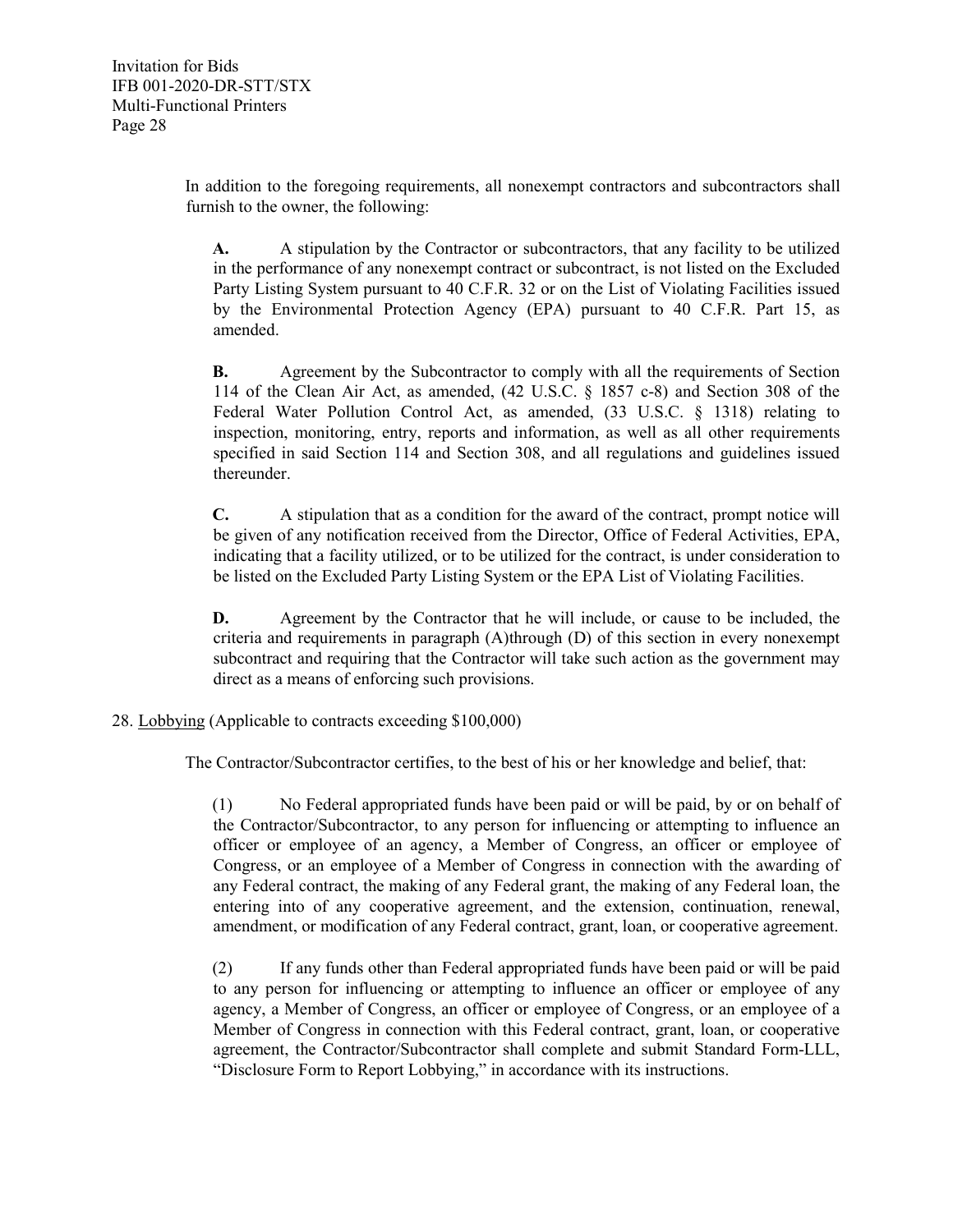(3) The Contractor shall require that the language of this certification be included in the award documents for all subawards at all tiers (including subcontracts, subgrants, and contracts under grants, loans, and cooperative agreements) and that all subrecipients shall certify and disclose accordingly.

This certification is a material representation of fact upon which reliance was placed when this transaction was made or entered into. Submission of this certification is a prerequisite for making or entering into this transaction imposed by section 1352, title 31, U.S. Code. Any person who fails to file the required certification shall be subject to a civil penalty of not less than \$10,000 and not more than \$100,000 for each such failure.

#### 29. Bonding Requirements

(Applicable to construction and facility improvement contracts exceeding \$100,000)

The Contractor/Subcontractor shall comply with VIHFA bonding requirements, unless they have not been approved by HUD, in which case the Contractor/Subcontractor shall comply with the following minimum bonding requirements:

(1) *A bid guarantee from each bidder equivalent to five percent of the bid price.* The "bid guarantee" shall consist of a firm commitment such as a bid bond, certified check, or other negotiable instrument accompanying a bid as assurance that the bidder will, upon acceptance of his bid, execute such contractual documents as may be required within the time specified.

(2) *A performance bond on the part of the Contractor*/Subcontractor *for 100 percent of the contract price.* A "performance bond" is one executed in connection with a contract to secure fulfillment of all the Contractor's/Subcontractor's obligations under such contract.

(3) *A payment bond on the part of the Contractor*/Subcontractor *for 100 percent of the contract price.* A "payment bond" is one executed in connection with a contract to assure payment as required by law of all persons supplying labor and material in the execution of the work provided for in the contract.

30. Section 3 of the Housing and Urban Development Act of 1968 (As required by applicable thresholds)

**A.** The work to be performed under this contract is subject to the requirements of section 3 of the Housing and Urban Development Act of 1968, as amended, 12 U.S.C. § 1701u (section 3). The purpose of section 3 is to ensure that employment and other economic opportunities generated by HUD assistance or HUD-assisted projects covered by section 3, shall, to the greatest extent feasible, be directed to low- and very low-income persons, particularly persons who are recipients of HUD assistance for housing.

**B.** The parties to this contract agree to comply with HUD's regulations in 24 C.F.R. part 135, which implement section 3. As evidenced by their execution of this contract, the parties to

this contract certify that they are under no contractual or other impediment that would prevent them from complying with the part 135 regulations.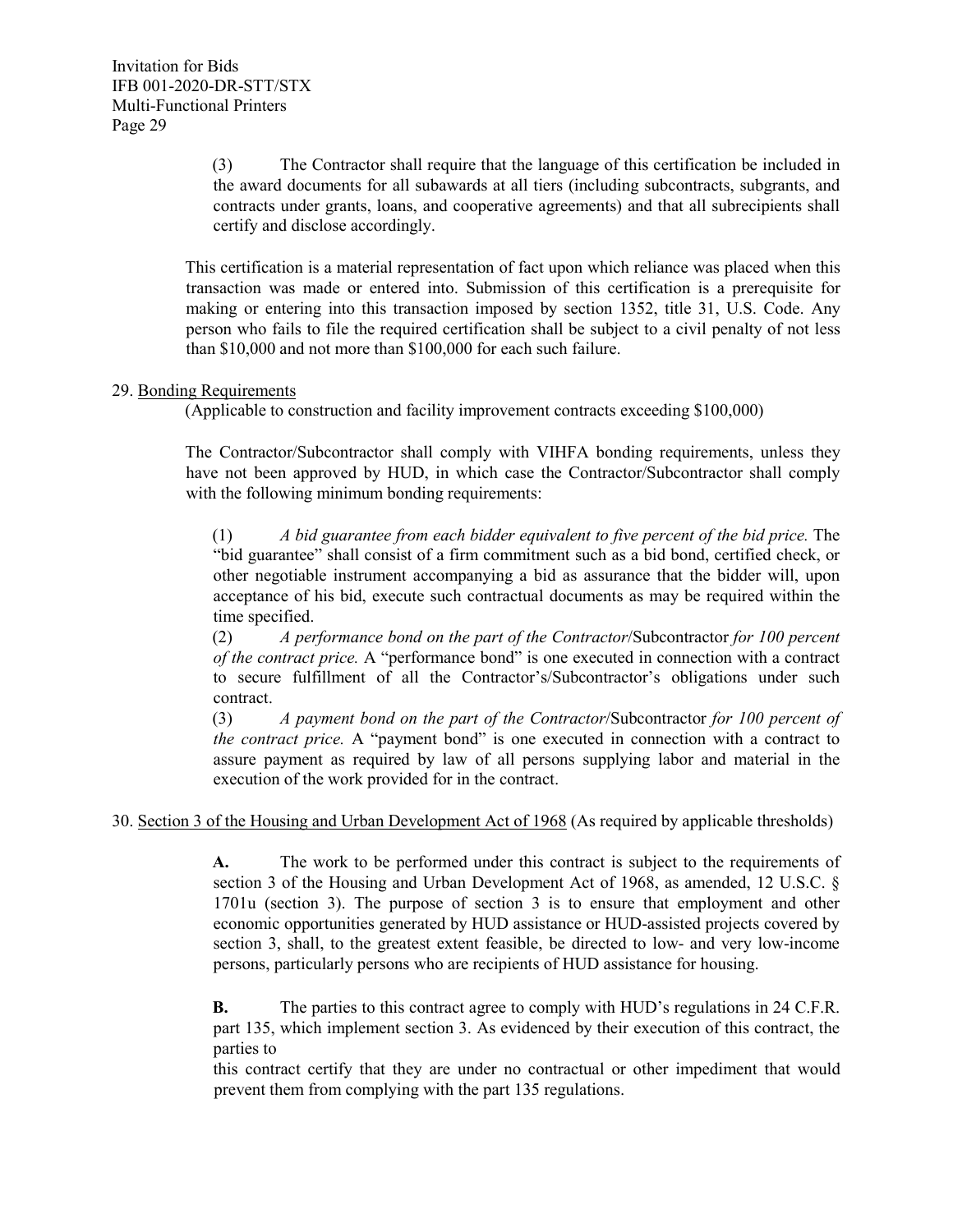**C.** The *Contractor*/Subcontractor agrees to send to each labor organization or representative of workers with which the *Contractor*/Subcontractor has a collective bargaining agreement or other understanding, if any, a notice advising the labor organization or workers' representative of the Contractor's commitments under this section 3 clause, and will post copies of the notice in conspicuous places at the work site where both employees and applicants for training and employment positions can see the notice. The notice shall describe the section 3 preference, shall set forth minimum number and job titles subject to hire, availability of apprenticeship and training positions, the qualifications for each; and the name and location of the person(s) taking applications for each of the positions; and the anticipated date the work shall begin.

**D.** The *Contractor* agrees to include this section 3 clause in every subcontract subject to compliance with regulations in 24 C.F.R. part 135, and agrees to take appropriate action, as provided in an applicable provision of the subcontract or in this section 3 clause, upon a finding that the subcontractor is in violation of the regulations in 24 C.F.R. part 135. The Contractor will not subcontract with any subcontractor where the subcontractor has notice or knowledge that the subcontractor has been found in violation of the regulations in 24 C.F.R. part 135.

**E.** The *Contractor*/Subcontractor will certify that any vacant employment positions, including training positions, that are filled: (1) after the c*ontractor*/subcontractor is selected but before the contract is executed, and (2) with persons other than those to whom the regulations of 24 C.F.R. part 135 require employment opportunities to be directed, were not filled to circumvent the *Contractor*/Subcontractor's obligations under 24 C.F.R. part 135.

**F.** Noncompliance with HUD's regulations in 24 C.F.R. part 135 may result in sanctions, termination of this contract for default, and debarment or suspension from future HUD assisted contracts.

**G.** With respect to work performed in connection with section 3 covered Indian housing assistance, section 7(b) of the Indian Self-Determination and Education Assistance Act (25 U.S.C. § 450e) also applies to the work to be performed under this contract. Section 7(b) requires that to the greatest extent feasible: (i) preference and opportunities for training and employment shall be given to Indians, and (ii) preference in the award of contracts and subcontracts shall be given to Indian organizations and Indian-owned Economic Enterprises. Parties to this contract that are subject to the provisions of section 3 and section 7(b) agree to comply with section 3 to the maximum extent feasible, but not in derogation of compliance with section 7(b).

#### 31. Fair Housing Act

*Contractor*/Subcontractor shall comply with the provisions of the Fair Housing Act of 1968 as amended. The act prohibits discrimination in the sale or rental of housing, the financing of housing or the provision of brokerage services against any person on the basis of race, color, religion, sex, national origin, handicap or familial status. The Equal Opportunity in Housing Act prohibits discrimination against individuals on the basis of race, color, religion, sex or national origin in the sale, rental, leasing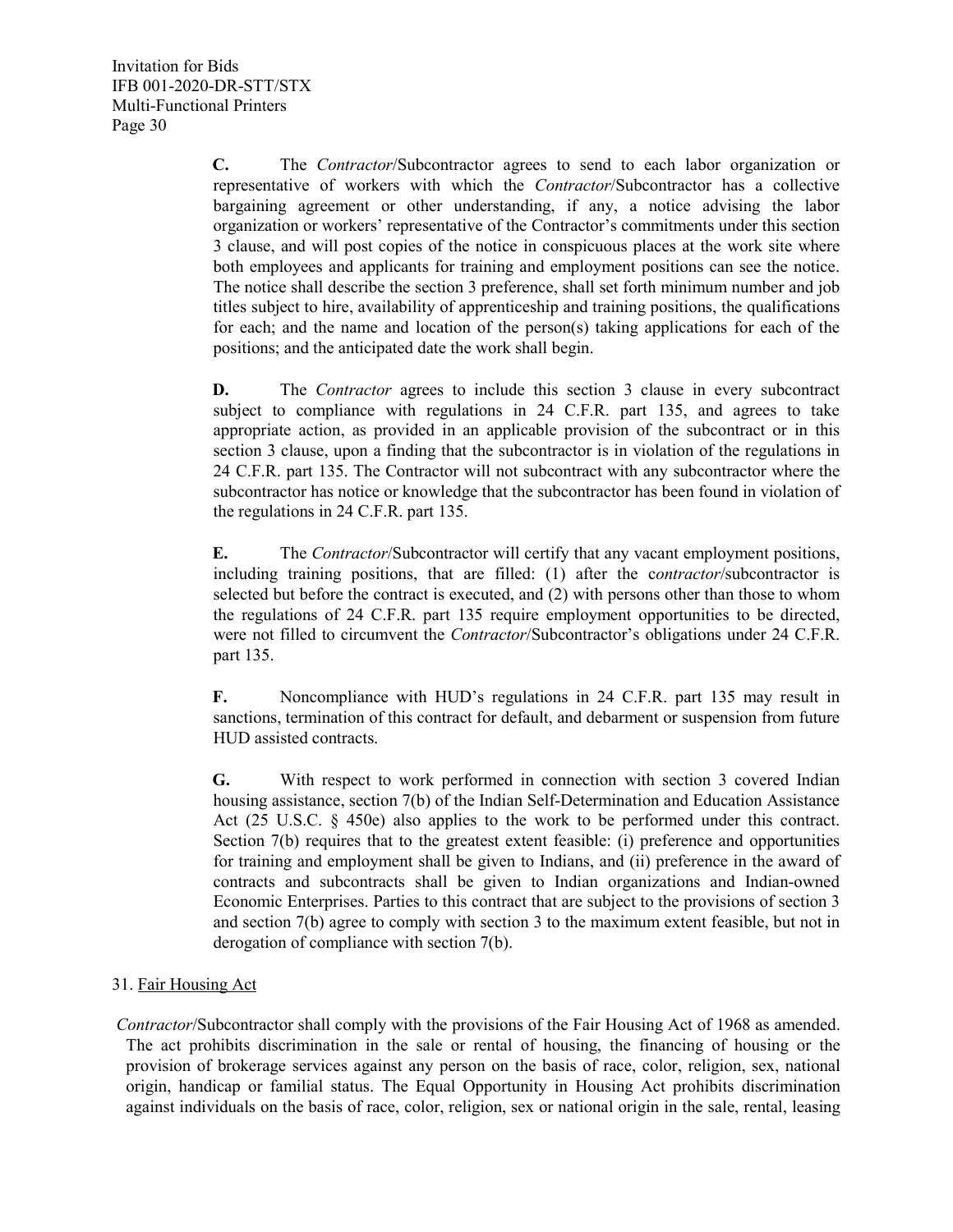or other disposition of residential property, or in the use or occupancy of housing assisted with Federal funds. Please visit http://portal.hud.gov/hudportal/documents/huddoc?id=DOC 11868.pdf for more information.

#### 32. Federal Funding Accountability and Transparency Act (FFATA)

The Federal Funding Accountability and Transparency Act of 2006 (FFATA), as amended, was signed with the intent of reducing wasteful government spending and providing citizens with the ability to hold the government accountable for spending decisions. 2 C.F.R. § Part 170 outlines the requirements of recipients' in reporting information on subawards and executive total compensation under FFATA legislation. Any non-Federal entity that receives or administers Federal financial assistance in the form of: grants, loans, loan guarantees, subsidies, insurance, food commodities, direct appropriations, assessed and voluntary contributions; and/or other financial assistance transactions that authorize the non-Federal entities' expenditure of Federal fund, is subject to these requirements.

Prime contract awardees and prime grant awardees are required to report against subcontracts and subgrants awarded in the FFATA Subaward Reporting System (FSRS), the reporting tool for Federal prime awardees. This information reported will then by displayed on a public and searchable website: [www.USASpending.gov.](http://www.usaspending.gov/)

#### 33. Procurement

The Uniform Guidance procurement requirements (2 C.F.R. § Part 200, Subpart D) went into effect on July 1, 2018. These requirements are applicable to CDBG-DR funded projects, or as provided by 83 Federal Register 5844 VI A(1)(b)(2) permits a state grantee to elect to follow its own procurement policy. These policies and procedures ensure that Federal dollars are spent fairly and encourage open competition at the best level of service and price.

#### 34. Change Orders to Contracts

Change orders are issued when the initial agreed upon pricing or work to be completed requires modification. First, the contractor must complete a Change Order Request Form. This form and supporting documentation must be delivered to the Project Manager for review. Each change order must have a cost analysis. Once the Project Manager approves the change order, it is returned to the contractor for execution. Change orders are only invoiced on the final draw and categorized as "change order." The amount listed on the invoice must match the previously approved amount and must be cost reasonable. The Project Manager is responsible for verifying cost reasonableness. Verification documentation for cost reasonableness becomes an attachment to the change order.

#### 35. Environmental Review

Every project undertaken with Federal funds, and all activities related to that project, is subject to the provisions of the National Environmental Policy Act of 1969 (NEPA), as well as to the HUD environmental review regulations at 24 C.F.R. § Part 58- ENVIRONMENTAL REVIEW PROCEDURES FOR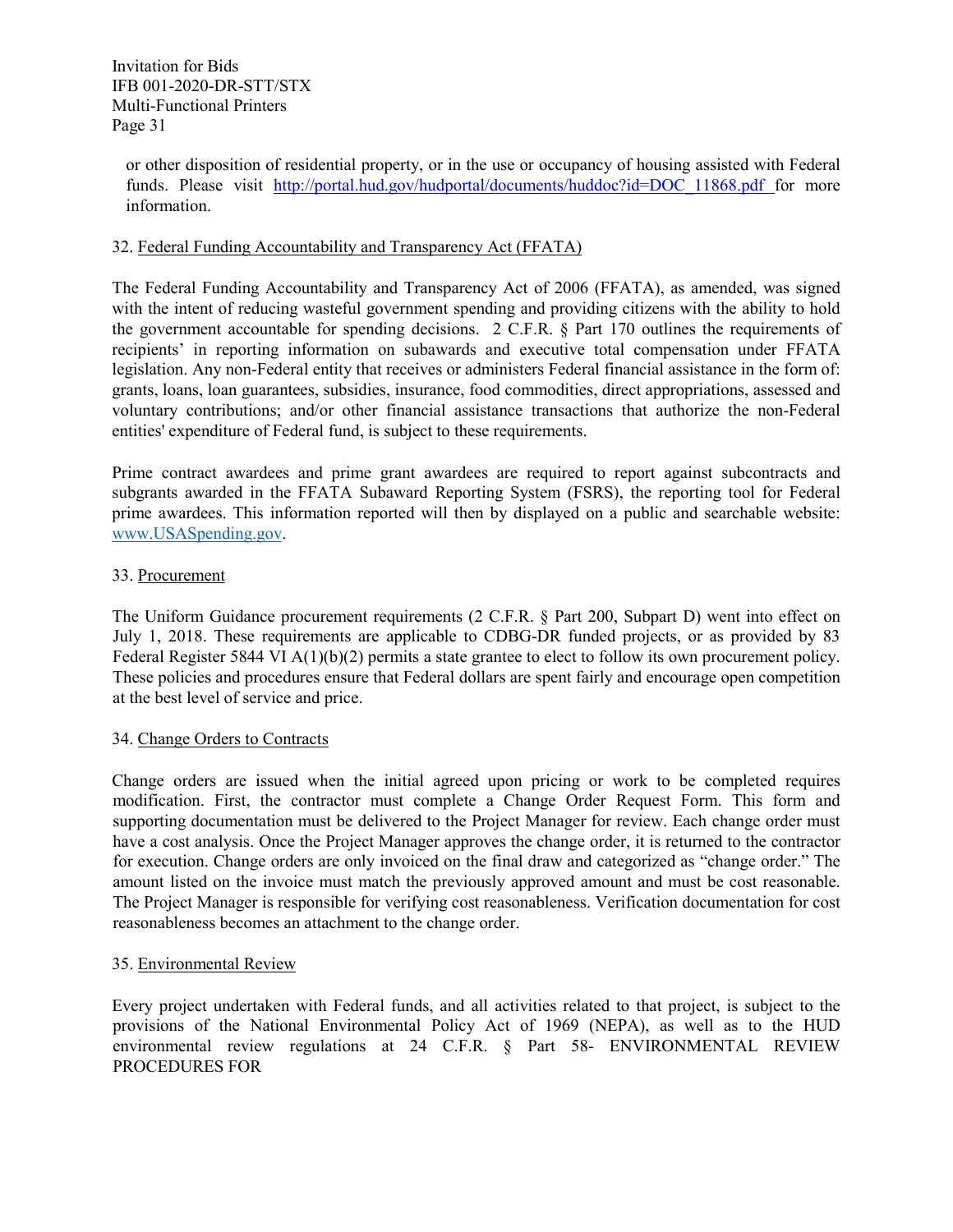ENTITIES ASSUMING HUD ENVIRONMENTAL RESPONSIBILITIES. The primary purpose of this Act is to protect and enhance the quality of our natural environment. The HUD environmental review process must be completed before any Federal funds can be accessed for program‐eligible activities.

The primary objectives of the HUD environmental review are to identify specific environmental factors that may be encountered at potential project sites, and to develop procedures to ensure compliance with regulations pertaining to these factors. The HUD environmental review is designed to produce program specific environmental review procedures in a program that can vary greatly in terms of scope of work.

#### 36. Lead Based Paint

All housing units assisted using CDBG-DR funds must comply with the regulations regarding lead-based paint found at 24 C.F.R. § Part 35- LEAD-BASED PAINT POISONING PREVENTION IN CERTAIN RESIDENTIAL STRUCTURES.

#### 37. Environmental Review Record

The Environmental Officer is responsible for maintaining a written record of the environmental review process. The ERR for all programs contains all the governmental review documents, public notices and written determinations or environmental findings required by 24 C.F.R. § Part 58- ENVIRONMENTAL REVIEW PROCEDURES FOR ENTITIES ASSUMING HUD ENVIRONMENTAL RESPONSIBILITIES as evidence of review, decision making and actions pertaining to a project of a recipient.

#### 38. Flood Insurance Requirements

Grantees and subrecipients of Federal funding must ensure that procedures and mechanisms are put into place to monitor compliance with all flood insurance requirements as found in the Flood Disaster Protection Act of 1973, 24 C.F.R. § 570.605- NATIONAL FLOOD INSURANCE PROGRAM and 24 C.F.R. § 570.202- ELIGIBLE REHABILITATION AND PRESERVATION ACTIVITIES.

#### 39. Duplication of Benefits

CDBG-DR funding intends to address the unmet needs of a community. The funds are supplemental to primary forms of assistance, including private insurance and FEMA funds. To avoid duplicative assistance and potential de-obligation of funding, Subrecipient must utilize all possible funding sources before applying CDBG-DR dollars to a project. CDBG-DR programs are typically implemented after temporary disaster assistance programs, such as FEMA Individual Assistance which are not intended to make someone whole.

The Stafford Disaster Relief and Emergency Assistance Act (Stafford Act), as amended, 42 U.S.C. §5121 et seq., established the requirements for Duplication of Benefits (DOB) analysis.

#### 40. Anti-Fraud, Waste and Abuse Checks

The Anti-Fraud, Waste and Abuse (AFWA) check is designed to identify discrepancies and risk-relevant issues in Applicant-provided information that may be indicative of fraud, waste, and/or abuse.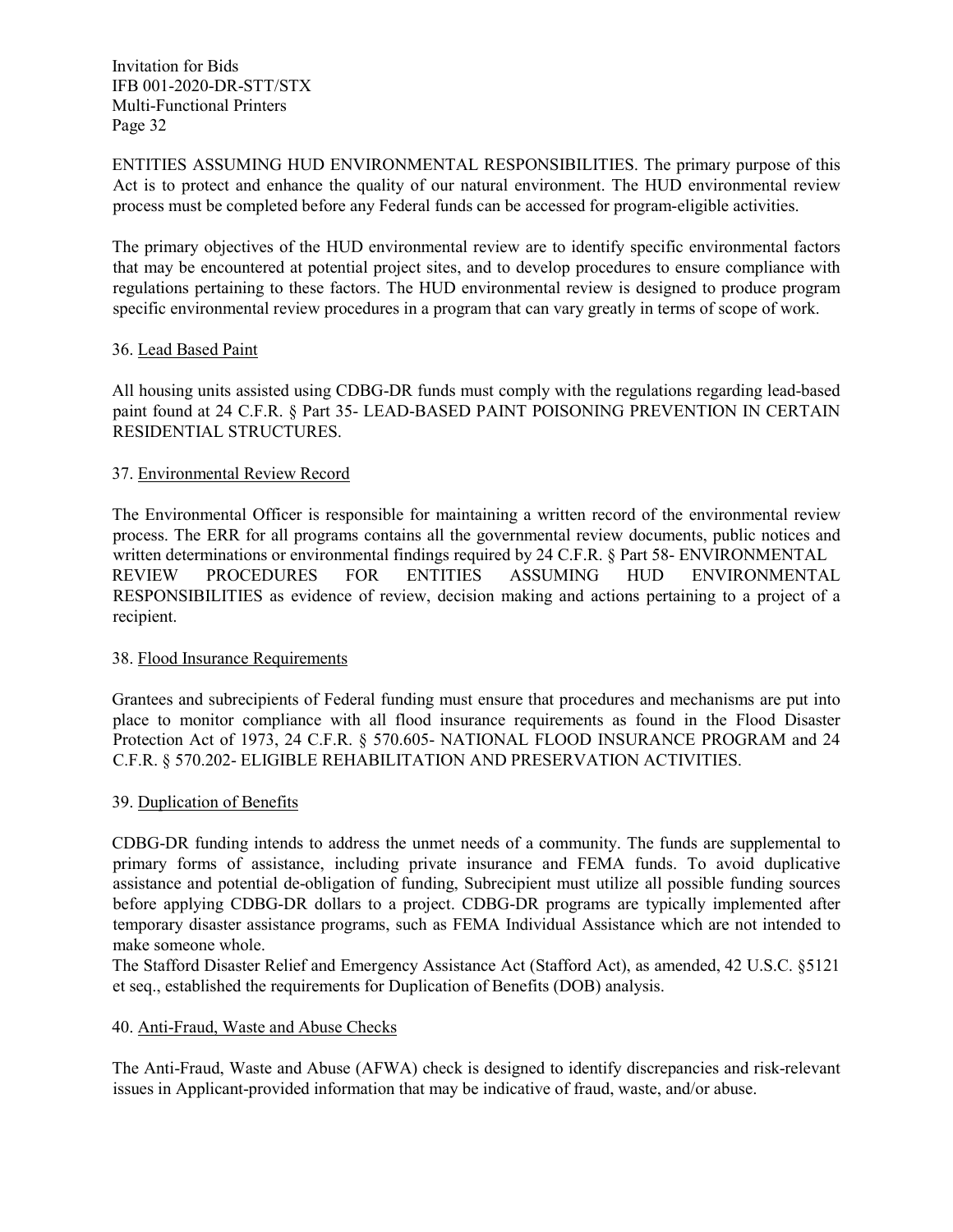#### 41. Affirmatively Furthering Fair Housing

The Fair Housing Act of 1968, as amended, 42 U.S.C. §3601, et seq., dictates that grantees are required to administer all programs and activities related to housing and urban development in a manner to affirmatively further the policies of the Fair Housing Act. Per the regulations of 24 C.F.R. § 570.601 and in accordance with Section 104(b)(2) of the Housing and Community Development Act of 1974, as amended, 42 U.S.C. §5301 et seq., for each community receiving a grant under Subpart D of this part, the certification that the grantee will affirmatively further fair housing shall specifically require the grantee to take meaningful actions to further the goals identified in the grantee's Assessment of Fair Housing (AFH) plan, conducted in accordance with the requirements of 24 C.F.R. § §§5.150-5.180 (Affirmatively Furthering Fair Housing) and take no action that is materially inconsistent with its obligation to affirmatively further fair housing.

#### 42. Drug Free Workplace

The Drug-Free Workplace Act of 1988, as amended, 41 U.S.C. §81, as implemented by 24 C.F.R. § Part 24 Subpart F, §§983.251-983.262, requires that any grantee other than an individual must certify that it will provide a drug-free workplace. Any grantee found in violation of the requirements of this act may be subject to suspension of payments under the grant, suspension or termination of the grant or suspension or debarment of the grantee.

#### 43. Timely Distribution of Funds

The Supplemental Appropriations for Disaster Relief Requirements, 2017 (Pub. L. 115-56), approved September 8, 2017 (Appropriations Act), as amended, requires that funds provided under the Act be expended within two (2) years of the date that HUD obligates funds to a grantee unless otherwise authorized via waiver of this requirement by the Office of Management and Budget (OMB). The OMB waived the two (2) year expenditure requirement under 83 FR 40314; however, the provision to expend one hundred percent (100%) of the total allocation of CDBG-DR funds on eligible activities within six (6) years of HUD's initial obligation of funds remains in effect. The six (6) year expenditure period commences with the initial obligation of funds provided under 83 FR 5844. Additionally, per 83 FR 5844, the provisions at 24 C.F.R. § 570.494 and 24 C.F.R. § 570.902, regarding timely distribution and expenditure of funds, are waived and an alternative requirement was established.

Furthermore, consistent with 31 U.S.C §1555 and OMB Circular No. A–11 (2017), if the Secretary of HUD or the President of the United States determines that the purposes for which the appropriation was made have been carried out and no disbursement has been made against the appropriation for two (2) consecutive fiscal years, any remaining unobligated balance shall be canceled and will be made unavailable for obligation or expenditure for any purpose.

#### 44. Property Management and Distribution

Regulations governing property management and distribution of real property, equipment, financial obligations and return of un-obligated cash post program closeout can be found in 24 C.F.R. § 570.506, 2 C.F.R. § 200.310, 2 C.F.R. § 200.343 and 2 C.F.R. § 200.344(b). The standards of 24 C.F.R. § 570.506 apply to any real property under a CDBG award recipient's control acquired in whole or in part with CDBG funds in excess of \$25,000.00. The recipient may not change the use or planned use of the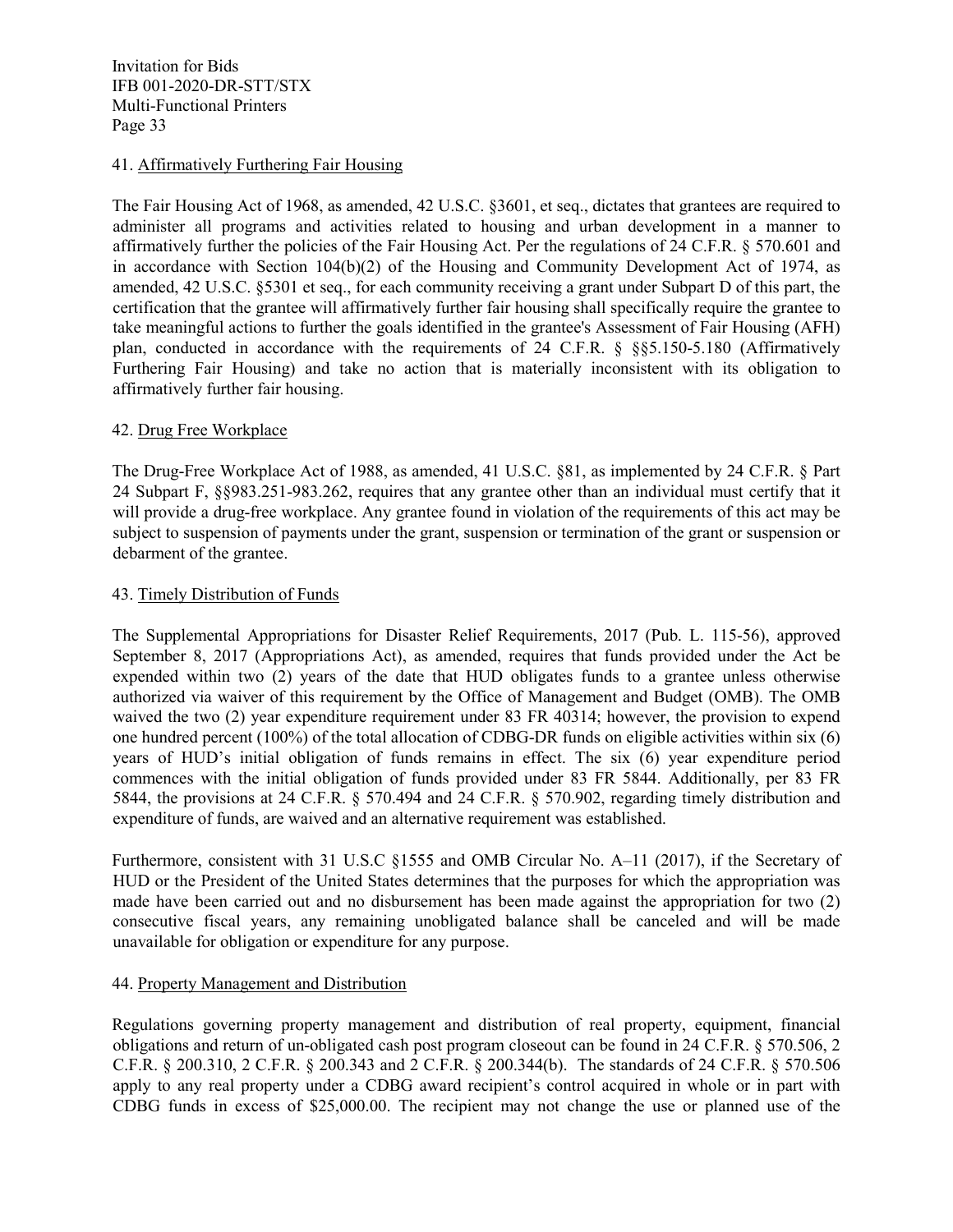property without proper notification to affected citizens and allowable time for comment by them. If the property is not a building for general government conduct, the use of the property may be changed with citizen approval if it either meets one of the national objectives as defined in 24 C.F.R. § 570.208 or if not, the recipient may either retain or dispose of the property for the changed use if the recipient's CDBG program is reimbursed in the amount of the current fair market value of the property, less any portion of the value attributable to expenditures of non-CDBG funds for acquisition of, and improvements to, the property. Following such reimbursement, the property will no longer be subject to any CDBG requirements.

#### 45. Limited English Proficiency

Executive Order No. 13166, signed on August 11, 2000, requires programs, subrecipients, contractors, subcontractors, and/or developers funded in whole or in part with CDBG-DR financial assistance to ensure fair and meaningful access to programs and services for families and individuals with Limited English Proficiency (LEP) and/or deaf/hard of hearing. Fair access is ensured through the implementation of a Language Assistance Plan (LAP), which includes non-English-based outreach, translation services of vital documents, free language assistance services, and staff training. Vital documents are defined as depending on the importance of the program, information, encounter, or service involved, and the consequence to the LEP person if the information in question is not provided accurately or in a timely manner.

#### 46. Personally Identifiable Information

In accordance with 2 C.F.R. § 200.303, regarding internal controls of a non-Federal entity, a grantee must guarantee the protection of all Personally Identifiable Information (PII) obtained. The program will enact necessary measures to ensure PII of all applicants is safeguarded as to avoid release of private information. If a contractor or employee should experience any loss or potential loss of PII, the program shall be notified immediately of the breach or potential breach.

#### 47. Uniform Relocation Act

CDBG-DR funds are subject to the Uniform Relocation Assistance and Real Property Acquisition Act of 1970 (URA or Uniform Act), as amended. 49 C.F.R. § Part 24 requires relocation assistance for lowerincome individuals displaced as a result of the demolition or conversion of a lower-income dwelling and requires one-for-one replacement of lower-income units demolished or converted to other uses.

48. Residential anti-displacement and relocation assistance plan. Per Section 104(d) of the Housing and Community Development Act of 1974 § 42.325

#### (a)Certification.

(1) As part of its consolidated plan under [24 CFR part 91,](https://www.law.cornell.edu/cfr/text/24/part-91) the recipient must certify that it has in effect and is following a residential anti-displacement and relocation assistance plan.

(2) A unit of general local government receiving funds from the State must certify to the State that it has in effect and is following a residential anti-displacement and relocation assistance plan, and that it will minimize displacement of persons as a result of assisted activities. The State may require the unit of